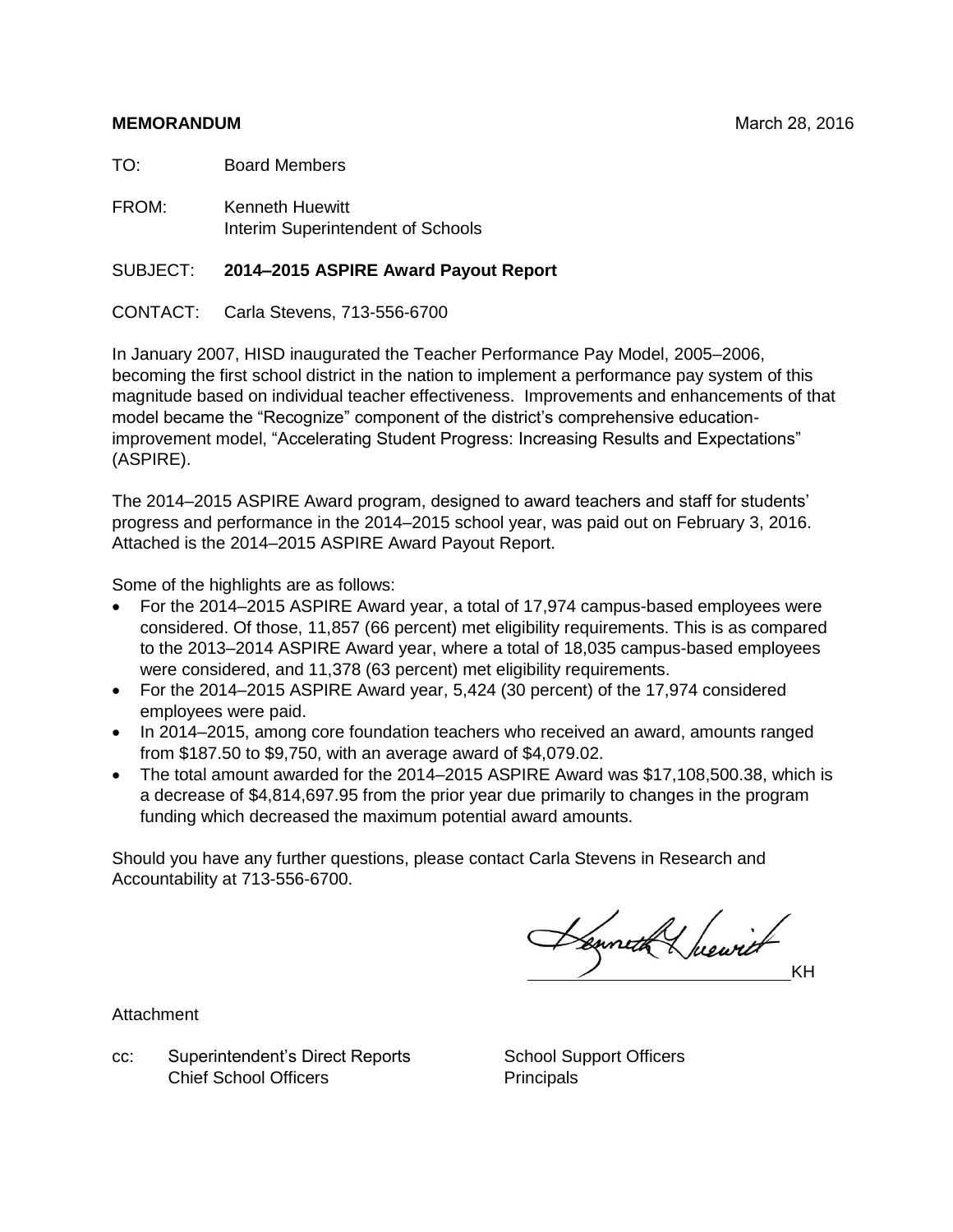



**2014-2015 ASPIRE Payout Report**

**DEPARTMENT OF RESEARCH AND ACCOUNTABILITY HOUSTON INDEPENDENT SCHOOL DISTRICT**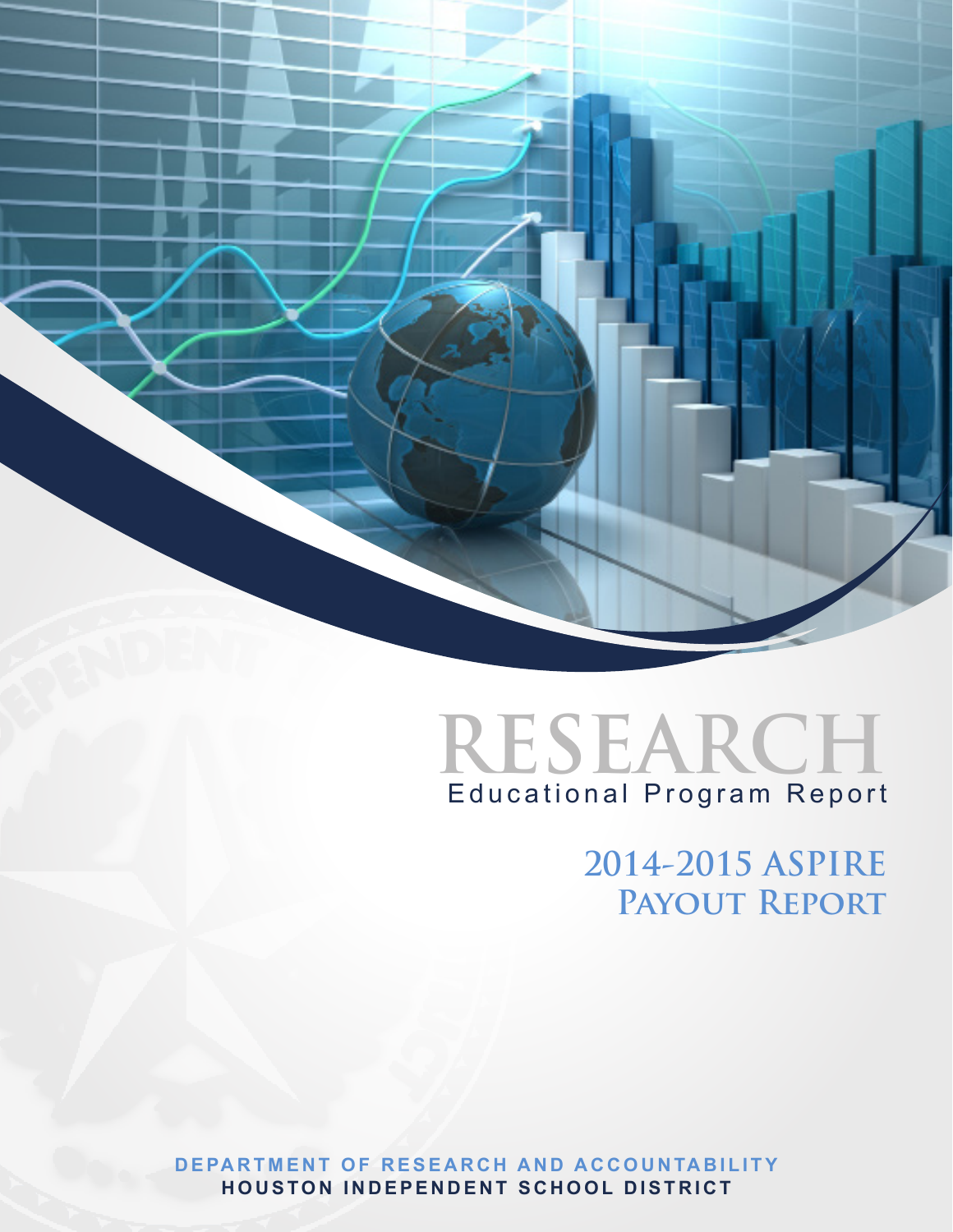

**2016 Board of Education**

**Manuel Rodriguez, Jr.** PRESIDENT

**Wanda Adams** FIRST VICE PRESIDENT

**Diana Davila** SECOND VICE PRESIDENT

**Jolanda Jones SECRETARY** 

**Rhonda Skillern-Jones** ASSISTANT SECRETARY

**Anna Eastman Michael L. Lunceford Greg Meyers Harvin C. Moore**

**Kenneth Huewitt** INTERIM SUPERINTENDENT OF SCHOOLS

**Carla Stevens** ASSISTANT SUPERINTENDENT DEPARTMENT OF RESEARCH AND ACCOUNTABILITY

**Elaine Hui** SENIOR RESEARCH SPECIALIST

**Dee Carney** RESEARCH MANAGER

**Houston Independent School District**

Hattie Mae White Educational Support Center 4400 West 18th Street

Houston, Texas 77092-8501

**www.houstonisd.org**

It is the policy of the Houston Independent School District not to discriminate on the basis of age, color, handicap or disability, ancestry, national origin, marital status, race, religion, sex, veteran status, or political affiliation in its educational or employment programs and activities.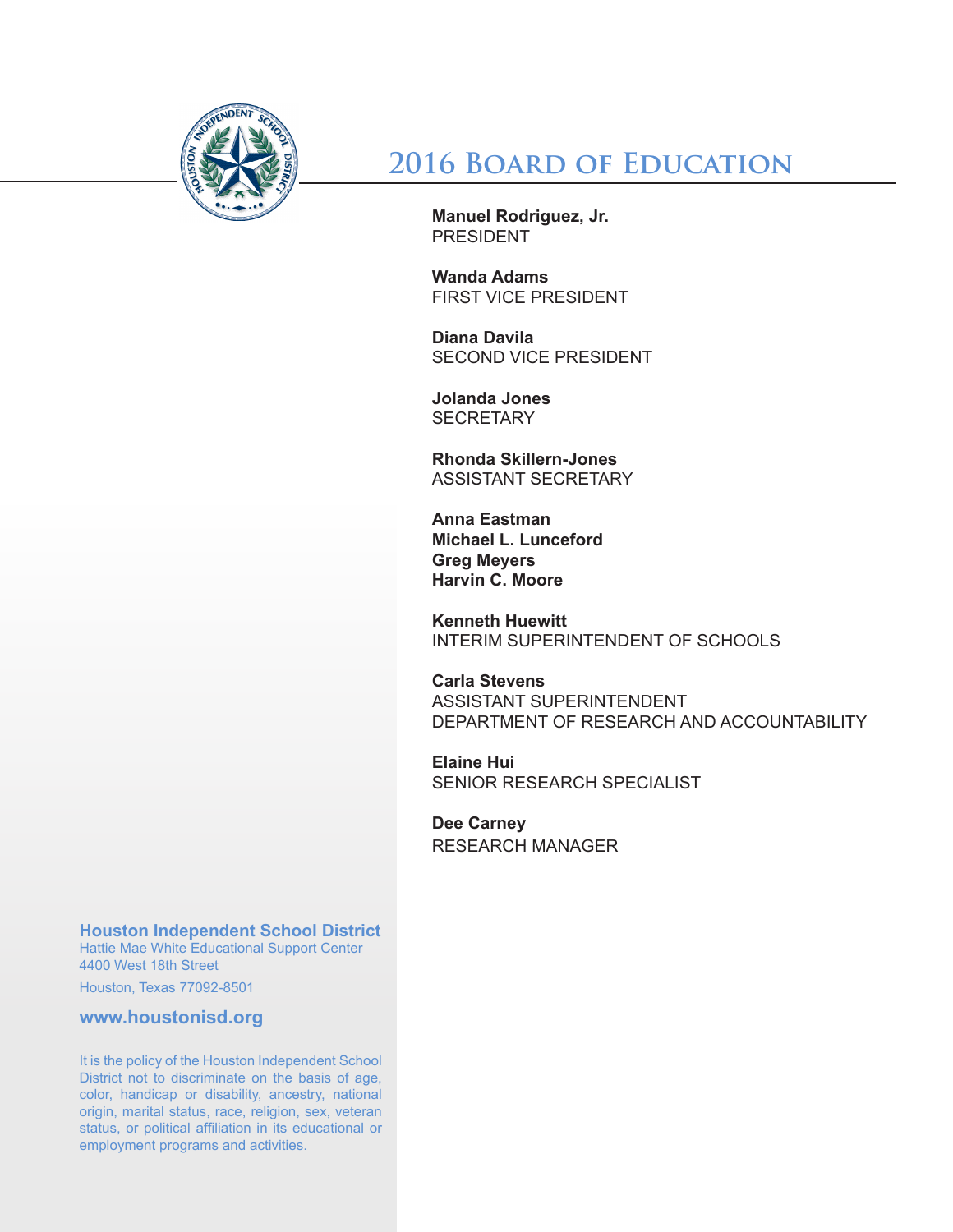# **2014–2015 ASPIRE Award Payout Report**

### **Executive Summary**

#### **Program Description**

In January 2007, HISD inaugurated the Teacher Performance Pay Model, 2005–2006, becoming the first school district in the nation to implement a performance pay system of this magnitude based on individual teacher effectiveness. Improvements and enhancements were made to that model to form the district's current comprehensive education-improvement model, "Accelerating Student Progress: Increasing Results and Expectations" (ASPIRE). This report focuses on the 2014–2015 ASPIRE Award, which was paid out on February 3, 2016.

#### **Highlights**

- For the 2014–2015 ASPIRE Award year, a total of 17,974 campus-based employees were considered. Of those, 11,857 (66 percent) met eligibility requirements. This is as compared to the 2013–2014 ASPIRE Award year, where a total of 18,035 campus-based employees were considered, and 11,378 (63 percent) met eligibility requirements.
- For the 2014–2015 ASPIRE Award year, 5,424 (30 percent) of the 17,974 considered employees were paid.
- In 2014–2015, among core foundation teachers who received an award, amounts ranged from \$187.50 to \$9,750, with an average award of \$4,079.02.
- The total amount awarded for the 2014–2015 ASPIRE Award was \$17,108,500.38, which is a decrease of \$4,814,697.95 from the prior year due primarily to changes in the program funding which decreased the maximum potential award amounts.

#### **Conclusions**

- 1. An increase in the eligibility rate in 2014–2015 may be due in part to holding two inquiry periods where issues regarding eligibility and award calculations were addressed. The increase may also be due in part to teachers who strived to meet the eligibility requirements, including their attendance rate, in order to receive an award.
- 2. The number of highly effective core foundation teachers with an EVAAS score of 2.00 or higher increased in 2014–2015, which means that more teachers received the maximum award amount. Because there is no limit in the award model as to how many teachers can score in this EVAAS range and receive the maximum award amount, payout can exceed previously forecasted budget estimates.
- 3. This report in part informs senior staff and the Award Program Advisory Committee in the development of future ASPIRE Award models.

### **Administrative Response**

The report provides insight on the distribution of the 2014–2015 ASPIRE awards and a general overview of the incentives earned by campus-based employees over the last five years of program implementation.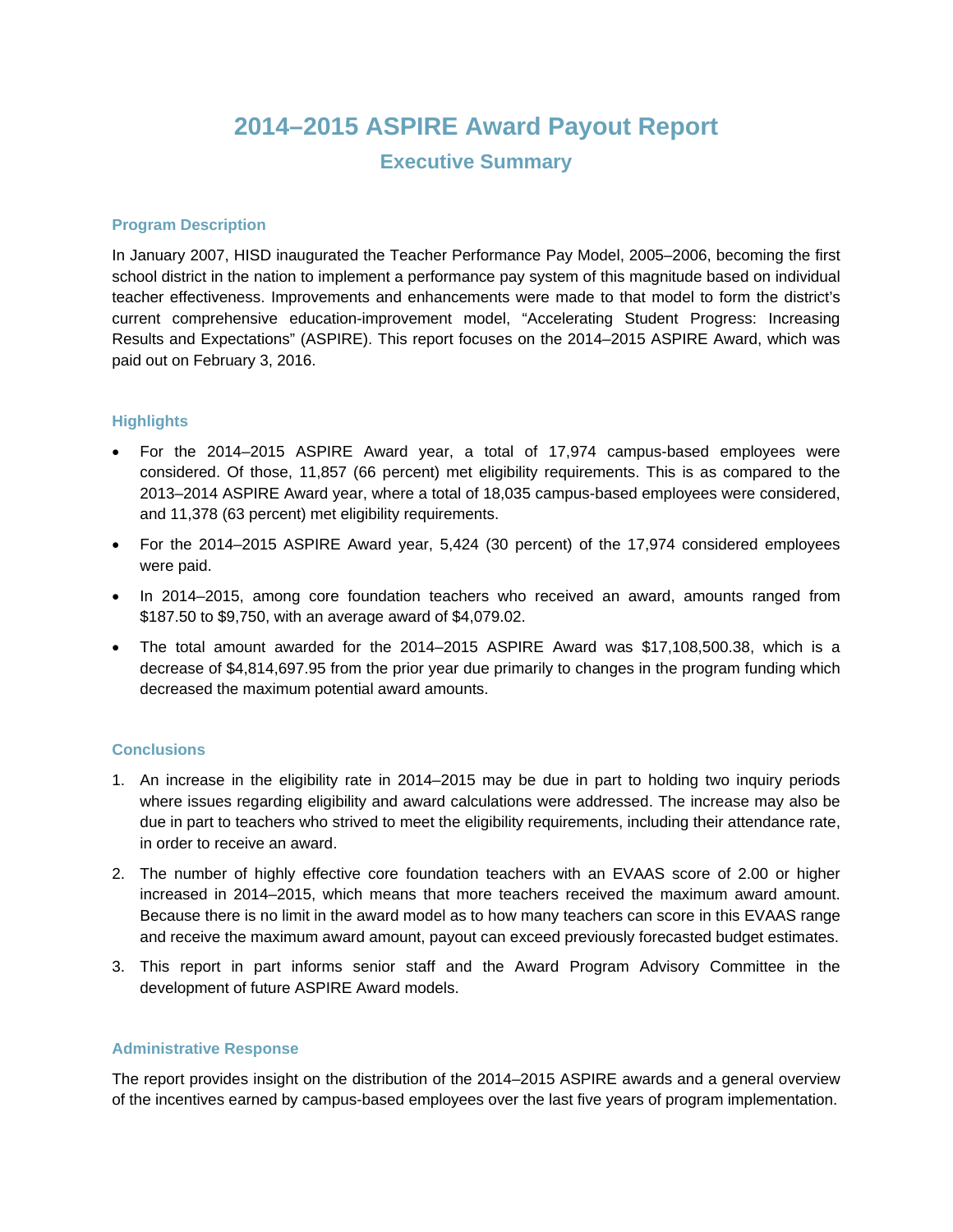# **Introduction**

In January 2007, the Houston Independent School District (HISD) inaugurated the Teacher Performancepay Model, 2005–2006, becoming the first school district in the nation to implement a performance-pay system of this magnitude based on individual teacher effectiveness. The experience gained in the first year and consultations with national experts and teachers provided the impetus for recommending the improvement and enhancement of the model, which became the "Recognize" component of the district's comprehensive education-improvement model, "Accelerating Student Progress: Increasing Results and Expectations" (ASPIRE). The most recent ASPIRE Award, for the 2014–2015 school year, was paid out on February 3, 2016.

Teachers were given the opportunity to opt out of the ASPIRE Award program, and every HISD teacher meeting ASPIRE Award eligibility requirements had the opportunity to participate in the Group Performance components of the award. Teachers of reading, English language arts, mathematics, science, and social studies (the five core foundation subjects) were additionally eligible for either the Individual Performance award or for the Group Performance: Teachers award.

The 2014–2015 ASPIRE Award was organized into three components (see **Appendix A**, p. 11), and for the purposes of the 2014–2015 ASPIRE Award, employees were considered in one of nine award groups (see **Appendix B**, p. 12).

### **Methods**

The ASPIRE award calculation process began in the spring with the Linkage and Verification period. During this period, core foundation teachers submitted linkage for the students they taught in the core foundation subject areas. Other employees also had the opportunity to verify that their ASPIRE award categorization and preliminary eligibility status were correct. Teacher-student linkage data and assessment data were then used to calculate EVAAS and Comparative Growth.

In the fall, a three-week long inquiry period was held to allow campus staff to ask questions about their ASPIRE eligibility status, ASPIRE award categorization, and teacher growth analyses (EVAAS and Comparative Growth). After all inquiries were resolved, preliminary ASPIRE awards were calculated and posted in December. Another two-week long inquiry was held to allow campus staff to raise any concerns about their award calculations. After all inquiries were resolved, final ASPIRE awards were posted and paid out in February.

### **Results**

For the 2014–2015 ASPIRE Award year, a total of 17,974 campus-based employees were considered (see **Figure 1**, p. 3, and **Tables 1–5** in **Appendix C**, p. 13–15). Of those, 11,857 (66 percent) met eligibility requirements (see **Figure 2**, p. 3). This is as compared to the 2013–2014 ASPIRE Award year, when a total of 18,035 campus-based employees were considered, and 11,378 (63 percent) met eligibility requirements.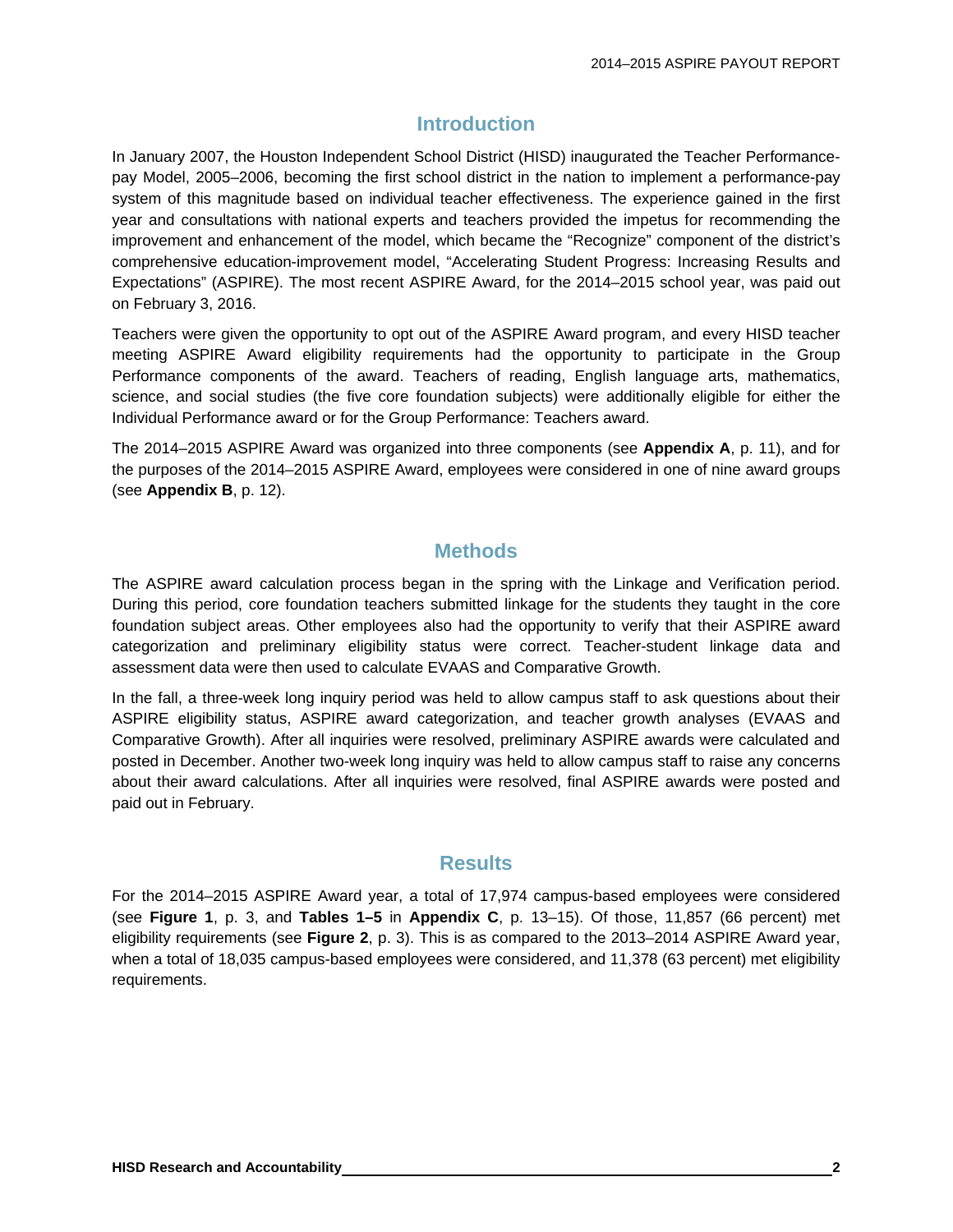

**Figure 1. Number Considered, 2010–2011 to 2014–2015** 

Source: Battelle for Kids Final Eligibility File, 2011–2015





Source: Battelle for Kids Final Eligibility File, 2011–2015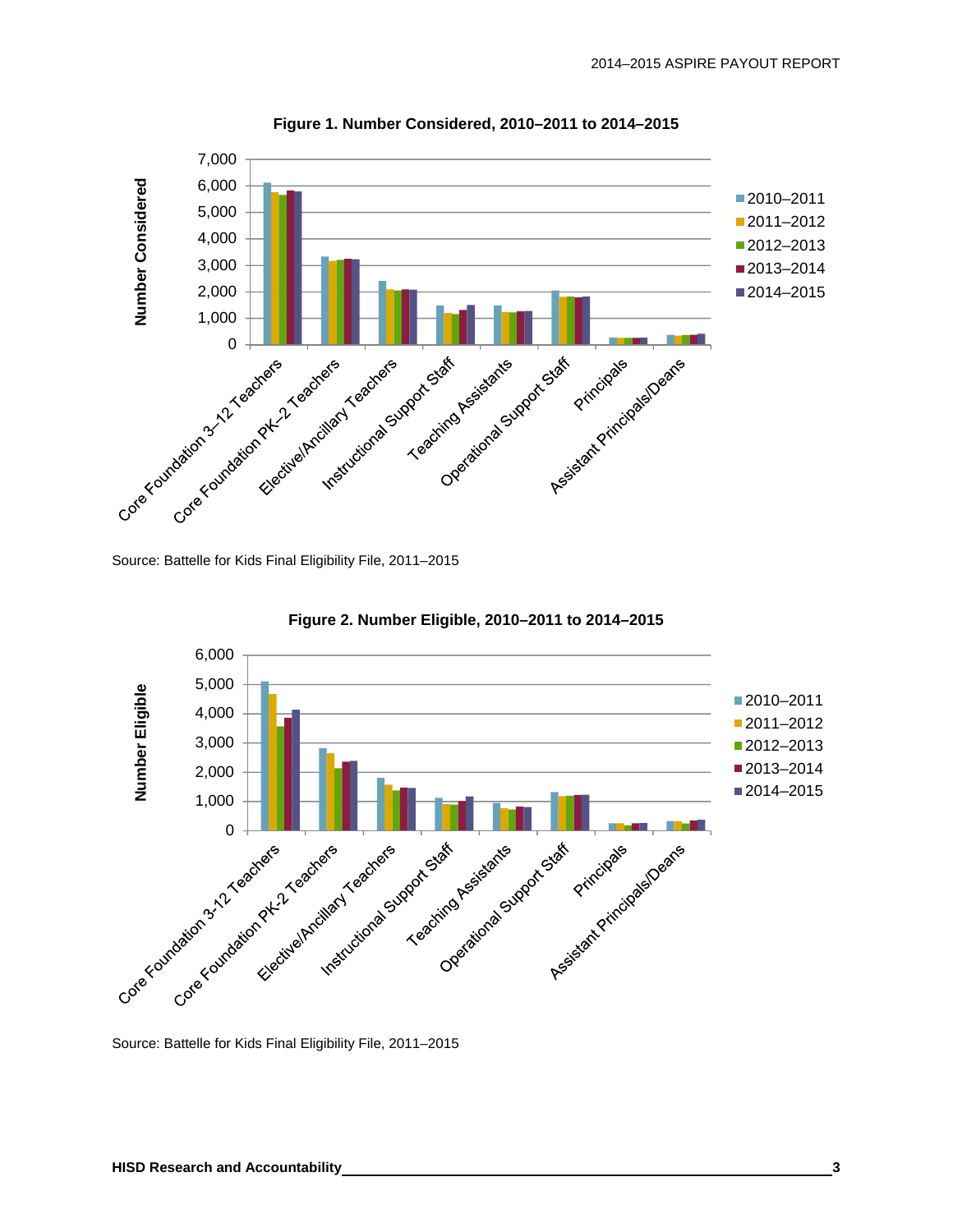For the 2014–2015 award year, the district continued the implementation of several eligibility requirements such as:

- The attendance eligibility criteria required that an employee be absent no more than 10 instructional school days during the 2014–2015 school year.
- In addition to requiring that employees be assigned to a campus, employees were required to have a campus ID as their department ID in order to be considered as eligible.
- Employees who were on a Growth Plan, Prescriptive Plan of Assistance (PPA), or Intervention Plan at any time during the 2014–2015 school year and whose performance goals were not met by the end of the school year were not considered as eligible.
- Teachers, principals, and assistant principals/deans with a summative appraisal rating of 1 (Ineffective) or 2 (Needs Improvement) were considered as not eligible.
- Employees in hourly positions were also not considered eligible.

The criterion regarding absences eliminated the largest number of considered employees, followed by the criteria for start date and for being in an hourly position. From 2013–2014 to 2014–2015, core foundation teachers and instructional support staff members had the highest increase in overall eligibility rate.

**Figure 3** displays the number of employees paid by each award categorization across time from the 2010–2011 award year through the 2014–2015 award year. In the 2014–2015 school year, 5,424 employees received an award, which is 30 percent of the 17,974 considered employees. The number of employees paid decreased from 2013–2014 when 5,772 employees (32 percent of the 18,035 considered employees) received an award.



**Figure 3. Number Paid, 2010–2011 to 2014–2015**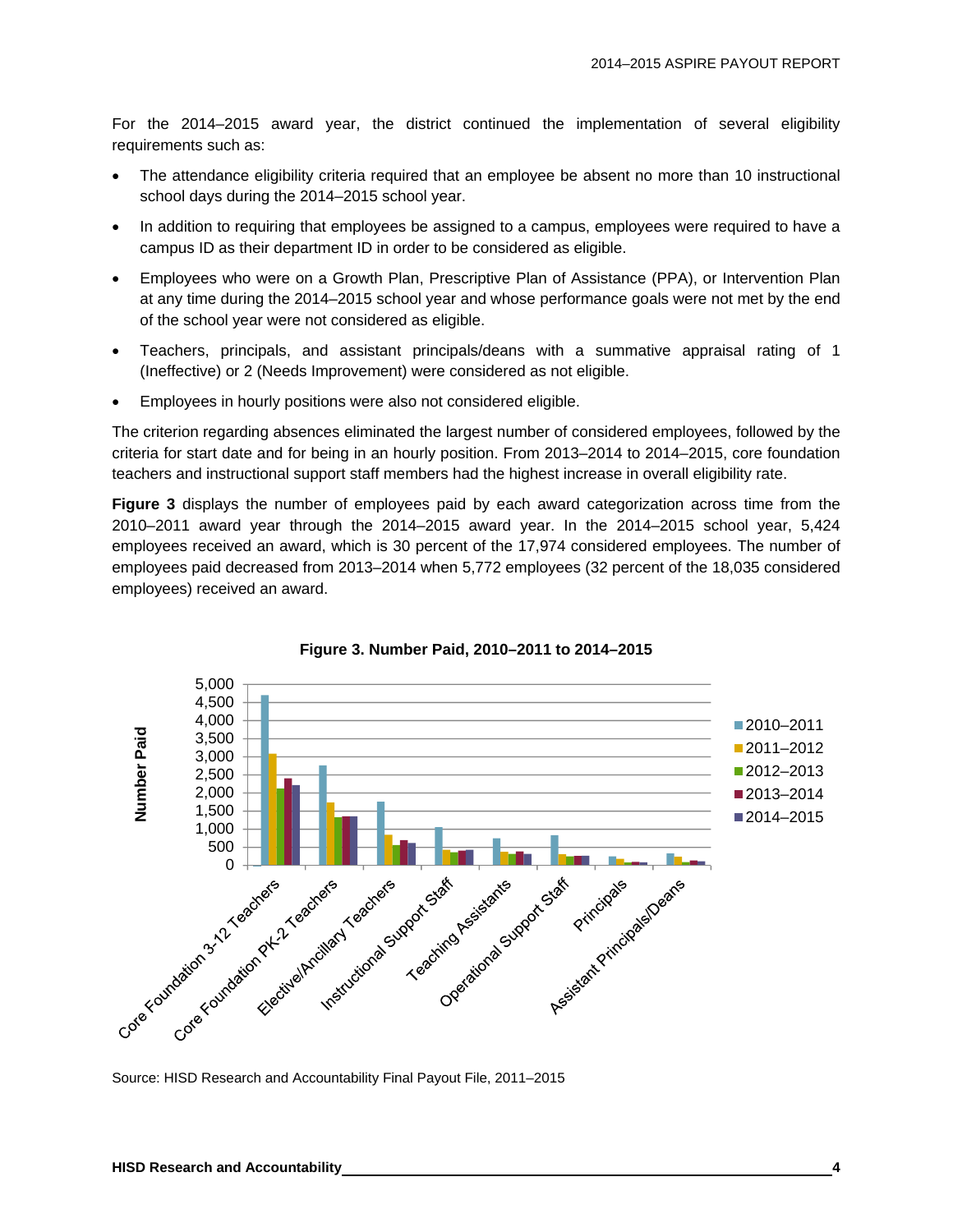**Figure 4** displays the distribution of payout amounts for all staff by ASPIRE category.

- In 2014–2015, a total of \$17,108,500.38 was paid in ASPIRE Awards.
- There was a decrease in total awards of \$4,814,697.95 from 2013–2014 to 2014–2015 due to changes in program funding, which decreased the maximum award employees could receive.
- In 2014–2015, core foundation teachers were paid a total of \$14,586,568.75. Core foundation teachers include Teachers with EVAAS, Teachers without EVAAS, and PK–2 Teachers.
- The total award amount of \$17,108,500.38 was comprised of Core Foundation Teacher awards (\$10,922,533.75), Campus Progress awards (\$4,183,674.38), and Campus Achievement awards (\$2,002,292.25) as listed in **Tables 6–11** (p.15–18).



#### **Figure 4. Total for All Paid Employees by Category, 2014–2015**

Source: HISD Research and Accountability Final Payout File, 2015

**Figure 5** (p. 6) displays the distribution of payout amounts for all 3,576 core foundation teachers (groups 1–3) for the 2014–2015 award year. The maximum ASPIRE award payout for teachers with EVAAS (Group 1) was \$9,750, and the maximum payout for core foundation teachers without EVAAS (Groups 2 and 3) was \$4,875. In 2014–2015, among core foundation teachers who received an award, amounts ranged from \$187.50 to \$9,750 with an average of \$4,079.02. Tables 1–5 in Appendix C (p. 13–15) detail the minimum, maximum, and mean amounts by category of the employees who received an award for each of the last five years.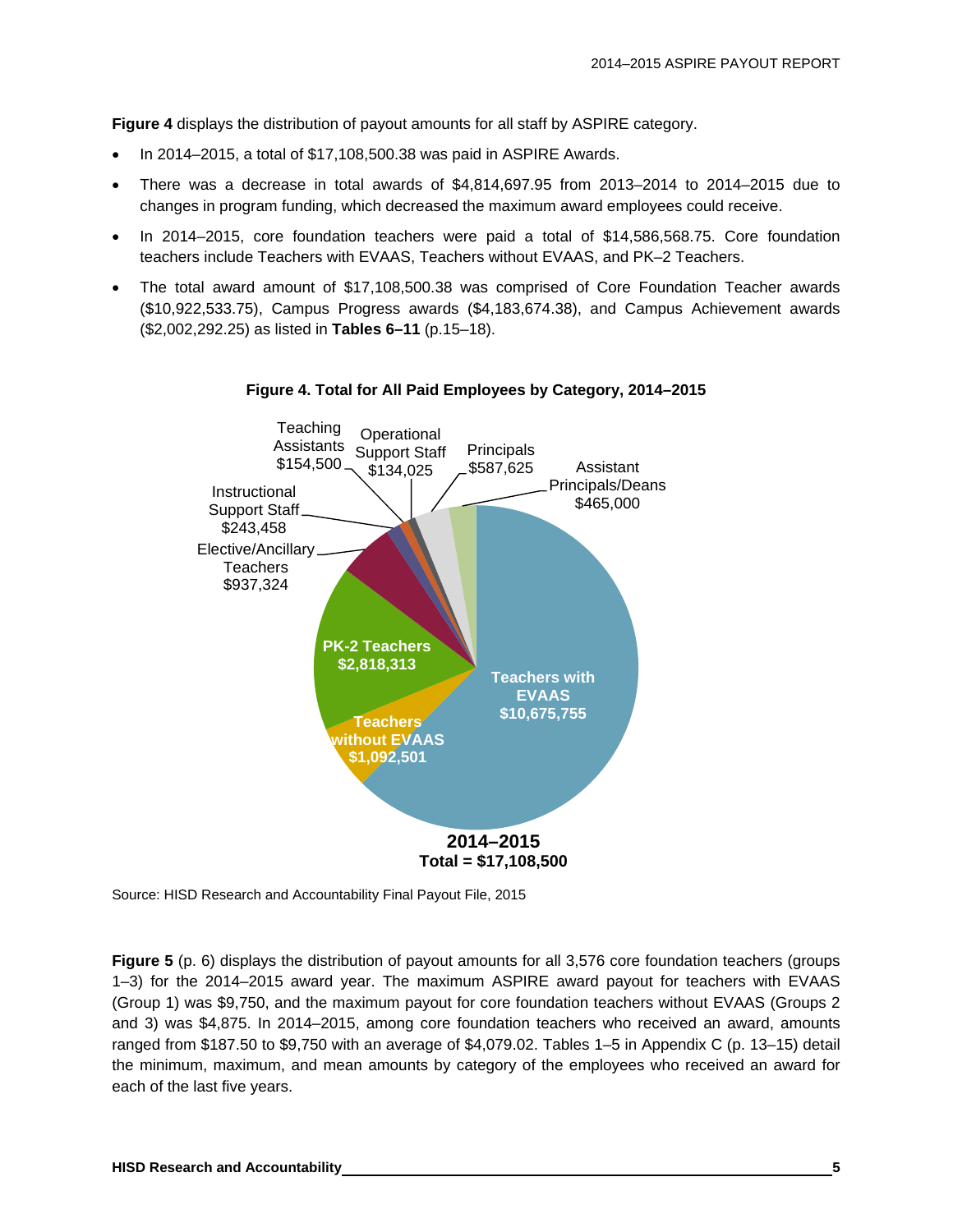

**Figure 5. Number of Core Foundation Teachers Paid by Pay Range, 2014–2015** 

The "Individual Performance: Teachers" award component was based on teacher-level composite valueadded scores. In 2014–2015, 1,353 teachers were paid this award component while in 2013–2014, 1,326 teachers were paid this award component (**Figure 6**, p. 7).

- This award for Core Foundation Teachers with EVAAS (Group 1 teachers) is not rank-ordered and no set percentage of participants are paid.
- In 2014–2015, 1,010 teachers (32 percent of eligible Group 1 teachers) earned the maximum amount (\$7,500) for having an EVAAS score of 2.00 or higher and 343 teachers (11 percent of eligible Group 1 teachers) were awarded the mid-level amount (\$3,750) for having an EVAAS score of 1.00–1.99.
- In 2013–2014, 873 teachers (31 percent of eligible Group 1 teachers) were awarded the maximum award amount (\$10,000) and 453 teachers (16 percent or eligible Group 1 teachers) were awarded the mid-level amount (\$5,000).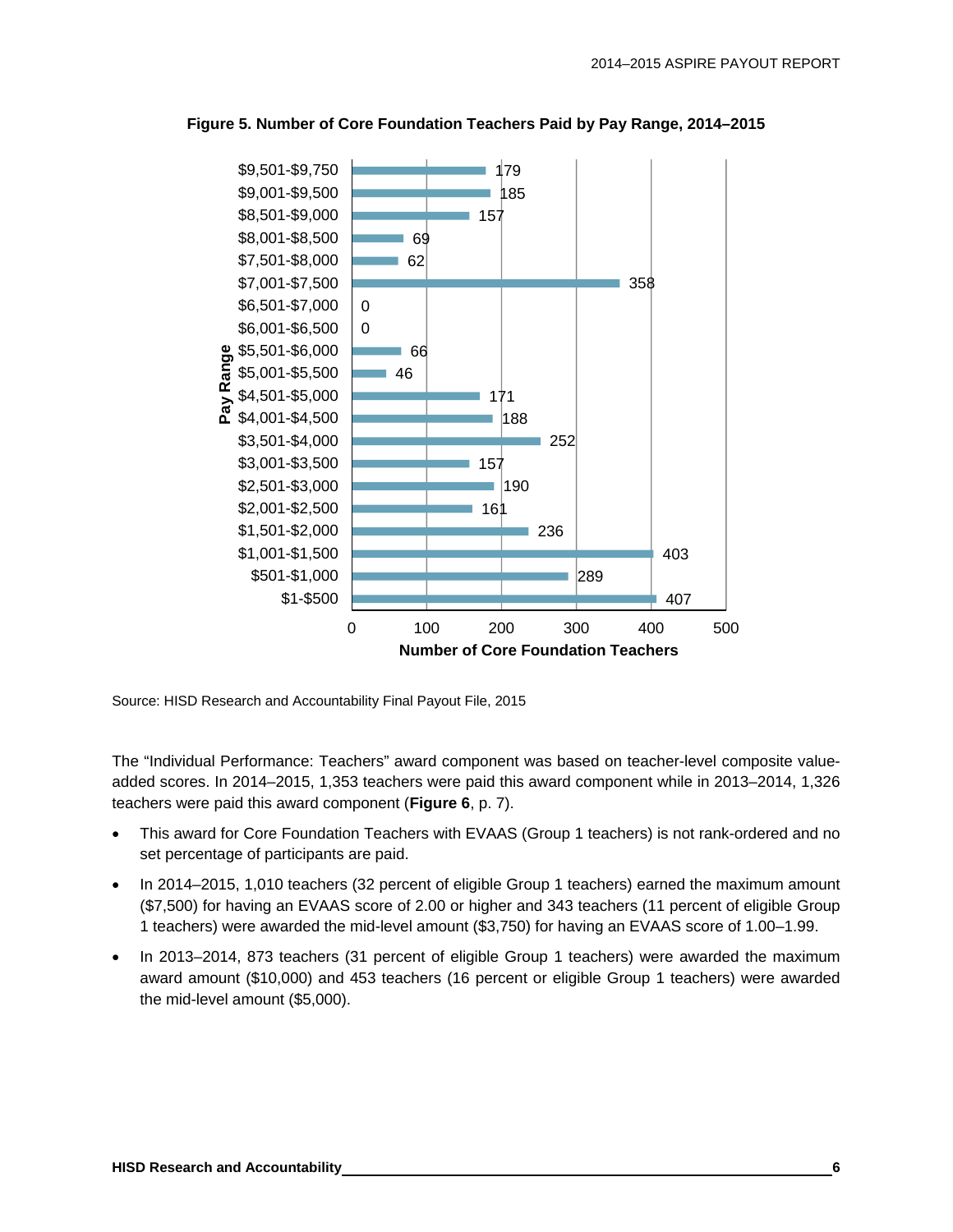

**Figure 6. Individual Performance, Teachers: Number of Group 1 Teachers by Award Level** 

The "Group Performance: Teachers" award component was based on campus-level second grade Comparative Growth in reading and math for grades PK–2 core foundation teachers and on campus-level department EVAAS for grades 3–12 core foundation teachers. Only the top quintile of campuses was awarded.

- In 2014–2015, 850 teachers from Group 2 (Core Foundation Teacher, PK–2) were paid the "Group Performance: Teachers" award while in 2013–2014, 875 teachers from Group 2 were paid (**Figure 7**).
- In 2014–2015, 274 teachers from Group 3 (Core Foundation Teacher without EVAAS) were paid the "Group Performance: Teachers" award while in 2013–2014, 286 teachers from Group 3 were paid (Figure 7).
- In 2014–2015, 114 schools were awarded for one or more subjects as compared to 2013–2014 when 123 schools were awarded for one or more subjects (see **Figure 8**, p. 8).



**Figure 7. Group Performance, Teachers: Number of Group 2 and Group 3 Teachers Paid**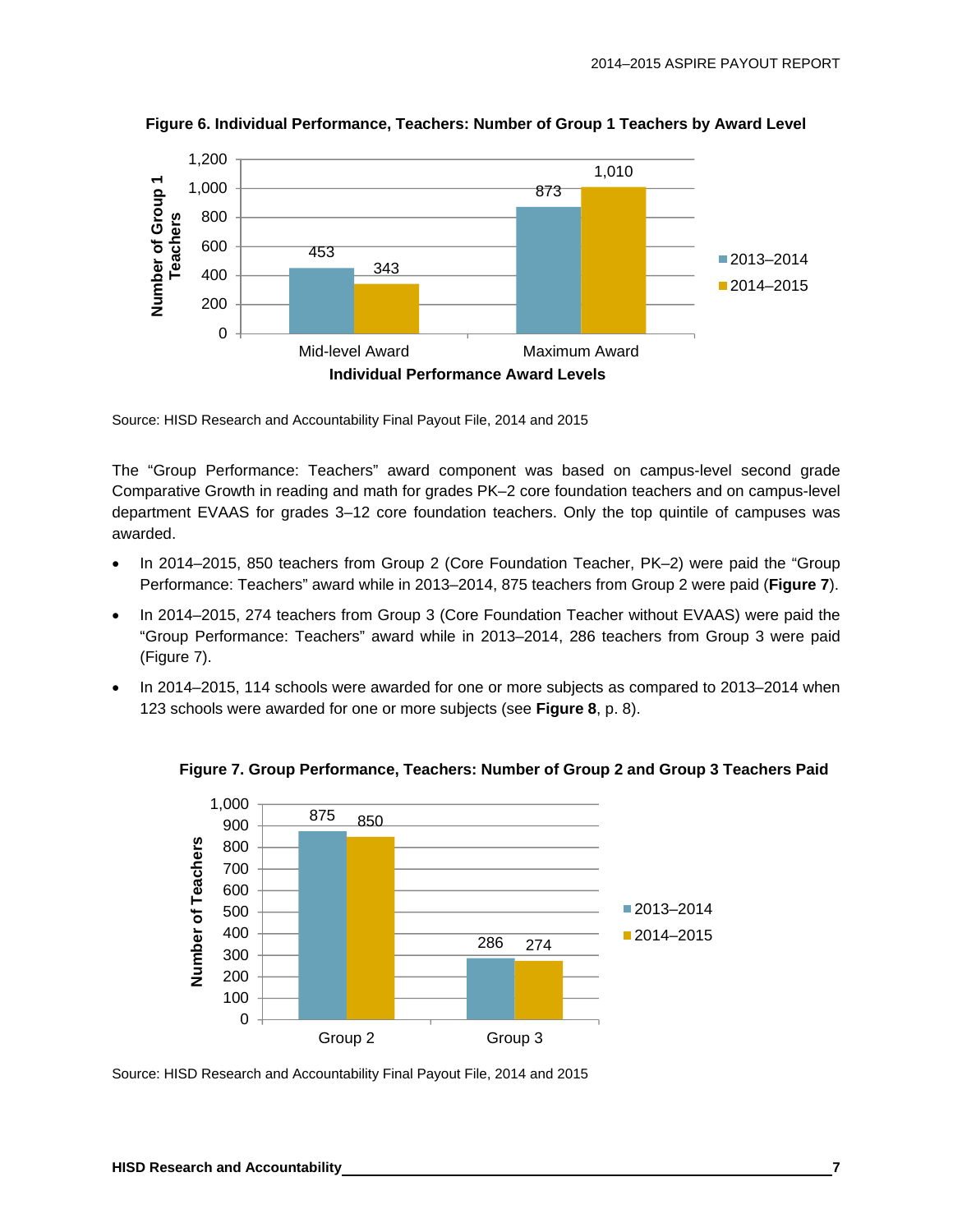

**Figure 8. Group Performance, Teachers: Number of Subjects Awarded per Campus** 

The "Group Performance: Campus-Wide Campus Growth or Achievement" award component was based on Norm-Referenced Test (NRT) performance and growth at the elementary and middle schools and on AP/IB participation and performance at the high schools. From 2013–2014 to 2014–2015, 228 fewer campus-based staff were paid (**Figure 9**).



**Figure 9. Group Performance, Campus-Wide, Campus Growth or Achievement: Number Paid** 

Source: HISD Research and Accountability Final Payout File, 2014 and 2015

The "Group Performance: Campus-Wide Campus Value-Added" award component was based on campus-level composite EVAAS scores. Only campuses in the top quintile were awarded. **Figures 10**  and **11** (p. 9) show the number paid and the amount paid for this component.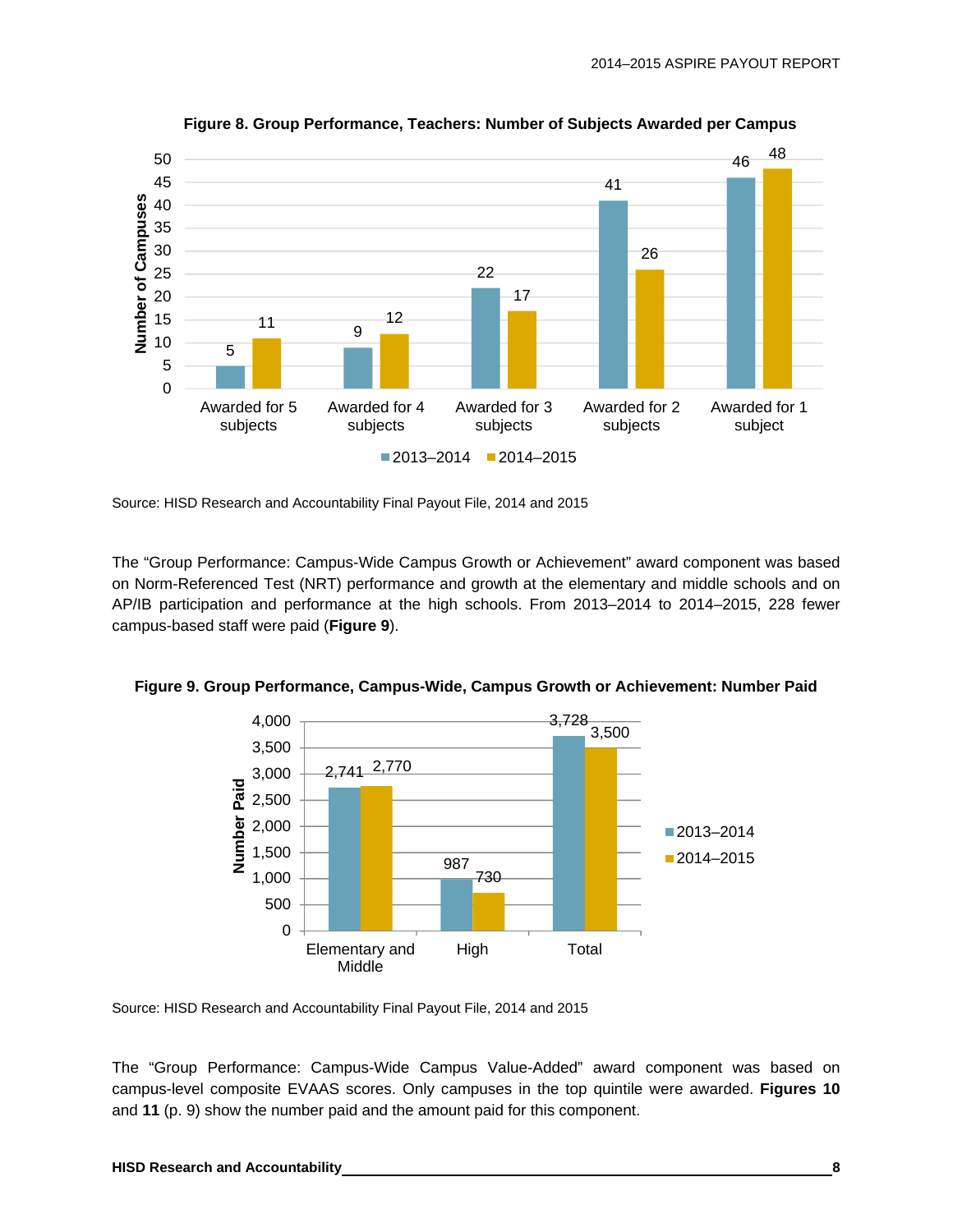- In 2014–2015, 17,974 employees were considered, 11,857 were eligible, and 2,887 (16 percent of considered, 24 percent of eligible) were paid.
- In 2013–2014, 18,035 employees were considered, 11,377 were eligible, 2,634 (15 percent of considered, 23 percent of eligible) were paid.



**Figure 10: Group Performance, Campus-Wide, Campus Value-Added: Number Paid** 



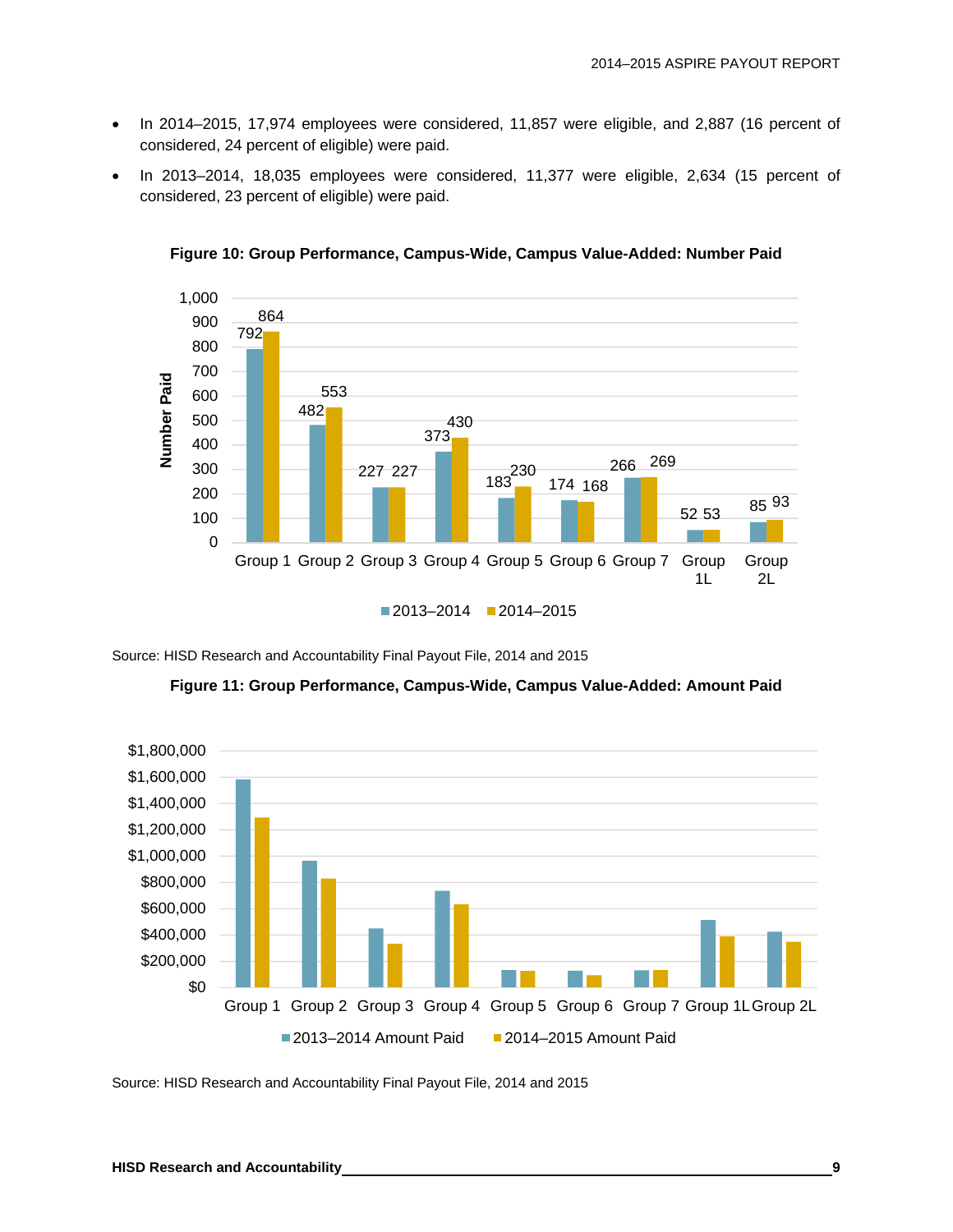# **Conclusion**

The district has awarded teachers through a performance pay program for the last ten consecutive years. Beginning in 2005–2006, the Teacher Performance Pay Model (TPPM) was awarded. The experience gained in the first year and consultations with national experts and teachers provided the impetus for recommending the improvement and enhancement of the model, which became the "Recognize" component of the district's comprehensive education-improvement model, "Accelerating Student Progress: Increasing Results and Expectations" (ASPIRE). While teacher performance awards have been paid for ten consecutive years, the ASPIRE Award has been paid out for the past nine years. The original TPPM model and the calculations used to determine awards bear little resemblance to the model and calculations used in the ASPIRE Award; therefore, this award payout report discusses the ASPIRE Award only. For the 2006–2007 award year, a total of \$24,653,724.71 was paid; for the 2007–2008 award year, a total of \$31,581,703.46 was paid; for the 2008–2009 award year, a total of \$40,564,693.83 was paid; for the 2009–2010 award year, a total of \$42,467,370.00 was paid; for the 2010–2011 award year, a total of \$35,362,083.25 was paid; for the 2011–2012 award year, a total of \$17,669,259.42 was paid; for the 2012–2013 award year, a total of \$18,069,566.50 was paid; for the 2013–2014 award year, a total of \$21,923,198.33 was paid; and for the 2014–2015 award year, a total of \$17,108,500.38 was paid.

The 2014–2015 ASPIRE Award model was identical to the 2013–2014 model except for the maximum award amounts. Due to changes in program funding, the maximum award amounts for all categories except Group 7 (Operational Support Staff) were decreased by 25 percent.

The number and percentage of considered employees who met eligibility requirements increased to 11,857 (66 percent) in 2014–2015 from 11,378 (63 percent) in 2013–2014. One possible cause for this increase was the implementation of two inquiry periods. The first focused on eligibility, categorization, and questions about EVAAS and Comparative Growth analyses. The second focused on award calculations, but if inquiries were received about any other topic, including eligibility, they were also addressed and resolved. Another possible cause of the eligibility rate increase is that teachers are striving to meet the eligibility requirements in order to receive an ASPIRE award.

In 2014–2015, the number of highly effective core foundation teachers with an EVAAS score of 2.00 or higher increased, which means that more teachers were paid the maximum award amount for this award criterion. Because there is no limit on the number of teachers who can score in this EVAAS range and receive the maximum award amount, payout for the award model can exceed previously forecasted budget estimates.

The 2015–2016 ASPIRE Award model was approved by the Board in October 2015 and replaces two previous metrics that used data from the Norm-Referenced Test. For core foundation teachers in grades  $PK-2$ , their "Group Performance: Teachers" award component will be based on their campus'  $3<sup>rd</sup>$  grade Value-Added data in reading and math rather than on their campus' 2<sup>nd</sup> grade Comparative Growth data in reading and math. The "Group Performance: Campus-Wide Campus Growth or Achievement" award component for elementary and middle schools will be based on Index 3 campus distinctions from the state accountability system rather than on campus-level Norm-Referenced Test data. Maximum award amounts were also lowered to accommodate budget changes. Because some campuses' ASPIRE awards are funded by the TIF4 federal grant, which has a minimum required award amount, those campuses have a higher maximum award amount in some categories than the campuses not funded by TIF4. The processes of identifying appropriate employee award groupings, student linkages, and campus assignments began in February of 2016 and are scheduled to begin at the campus level in April of 2016. Awards for the 2015–2016 school year are scheduled to be paid out in February of 2017.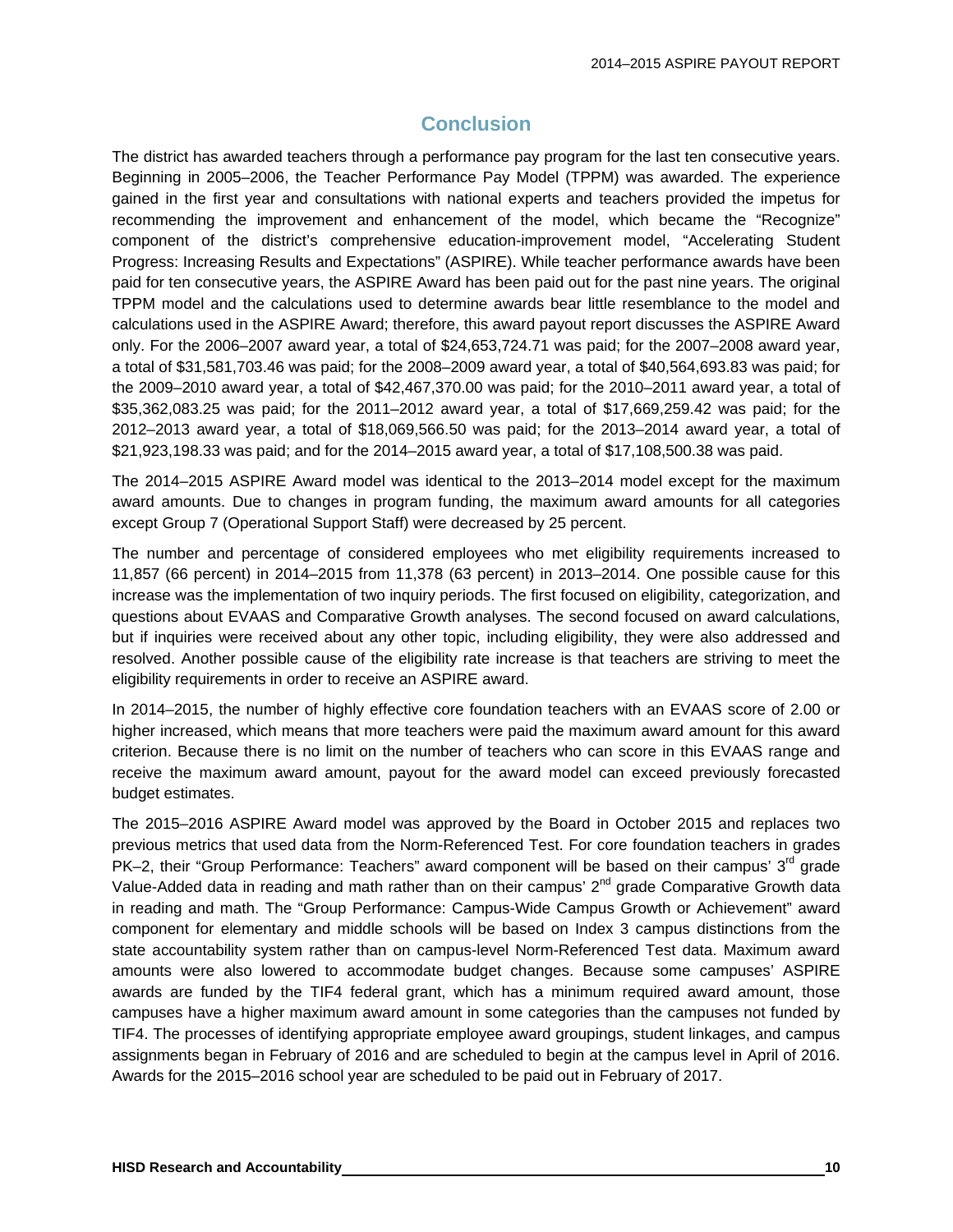### **APPENDIX A**

### ASPIRE Award Components

The 2014–2015 ASPIRE Award was organized into three components.

Individual Performance (for core foundation teachers with EVAAS scores): rewarded individual teachers who taught core subjects (reading, math, science, social studies, and language arts) on the basis of student progress. EVAAS calculates value-added scores for teachers in grades 3–11. Teachers with an EVAAS Teacher Composite Cumulative Gain Index of 1.00 or higher were awarded.

#### **- OR -**

Group Performance (for core foundation teachers without EVAAS scores): Teachers' Department Value-Added: rewarded individual teachers who taught core foundation subjects (reading, math, science, social studies, and language arts) on the basis of student progress. EVAAS calculates value-added scores for campuses by subject. Department-level value-added subject scores were ranked to compare subjects. Teachers in departments ranked in the top quintile were awarded.

#### **- OR -**

Group Performance (for core foundation teachers of students in Prekindergarten through Grade 2): Teachers' Grade-Subject Student Growth: rewarded individual core foundation teachers of grades PK–2, where campus-level second grade reading and math comparative growth scores were ranked in quintiles comparing elementary campuses. Prekindergarten through grade 2 core foundation teachers at schools that ranked in the top quintile were awarded.

### **- AND -**

Group Performance: Campus-Wide Campus Value-Added: paid to all eligible campus-based staff at campuses with EVAAS value-added campus composite scores (cumulative gain index) ranked in the top quintile. Campuses were compared to other campuses of the same level (i.e., elementary campuses were compared to other elementary campuses).

### **- AND -**

Group Performance: Campus-Wide Campus Growth or Achievement:

 Elementary and Middle School Award: rewarded all teachers, instructional support staff, and school leaders at campuses where at least 85 percent of students were at or above the  $50<sup>th</sup>$ National Percentile Rank for Iowa or Logramos Reading and Math. Staff at campuses that did not meet this award standard could still qualify for this award if their campus ranked in the top quintile of campuses showing progress toward this standard.

### **- OR -**

 High School Campus College Credit Participation and Performance Award: rewarded all teachers, instructional support staff, and school leaders from the top quintile of campuses with the highest percentage of enrolled students who scored a 3 (Advanced Placement exams) or 4 (International Baccalaureate exams) or higher, or where improvement in the percentage of students meeting this standard was ranked in the top quintile. This award was calculated using an unduplicated count from PEIMS of students in grades 10–12 or grades 11–12 for campuses with an International Baccalaureate program.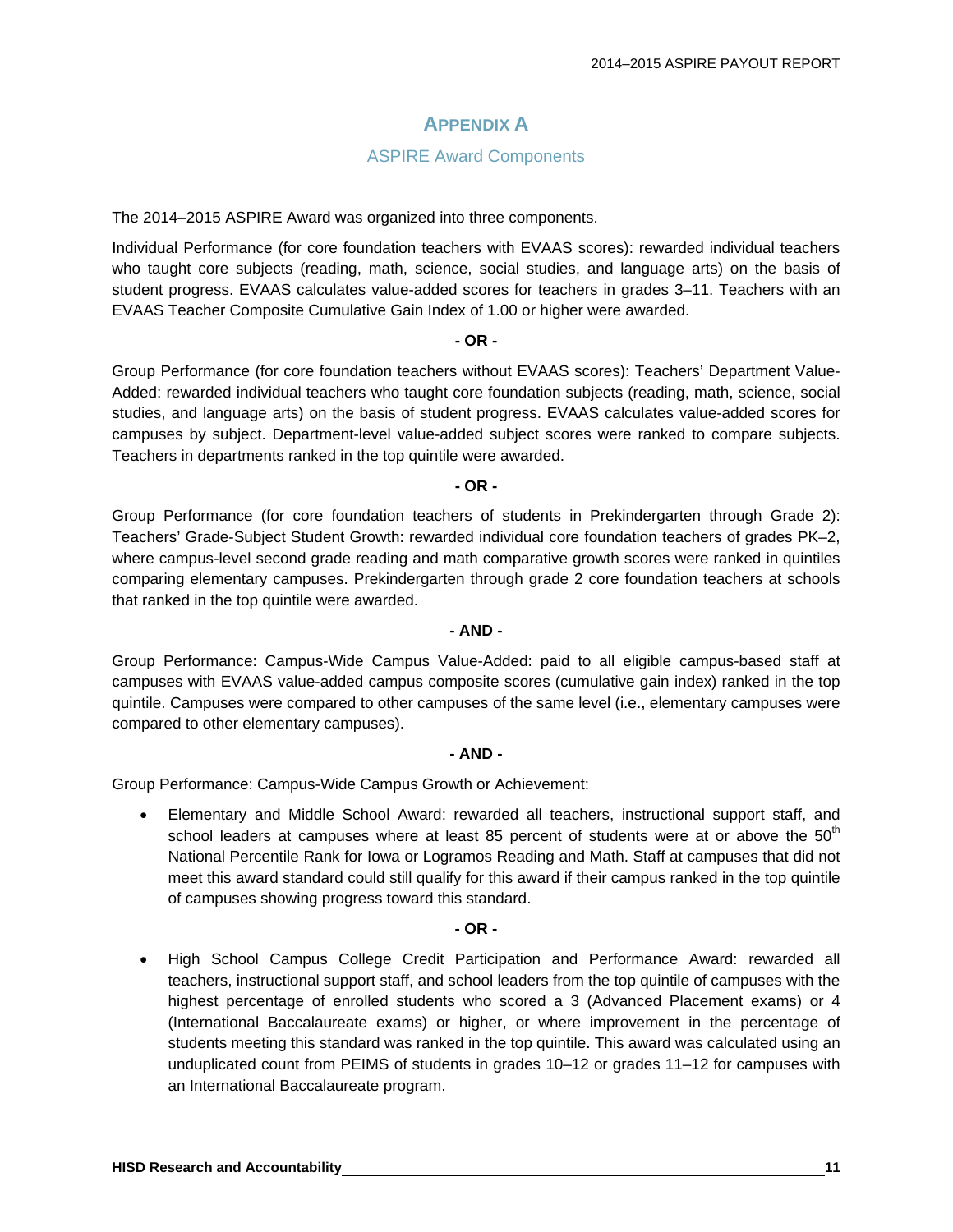### **APPENDIX B**

### ASPIRE Award Groupings

For the purposes of the 2014–2015 ASPIRE Award, employees were considered in one of nine award groups:

- Group 1: Core Foundation Teachers with EVAAS
- Group 2: Core Foundation Teachers, grades PK–2
- Group 3: Core Foundation Teachers without EVAAS, grades 3–12
- Group 4: Elective/Ancillary Teachers
- Group 5: Instructional Support Staff
- Group 6: Teaching Assistants
- Group 7: Operational Support Staff
- Group 1L: Principals
- Group 2L: Assistant Principals/Deans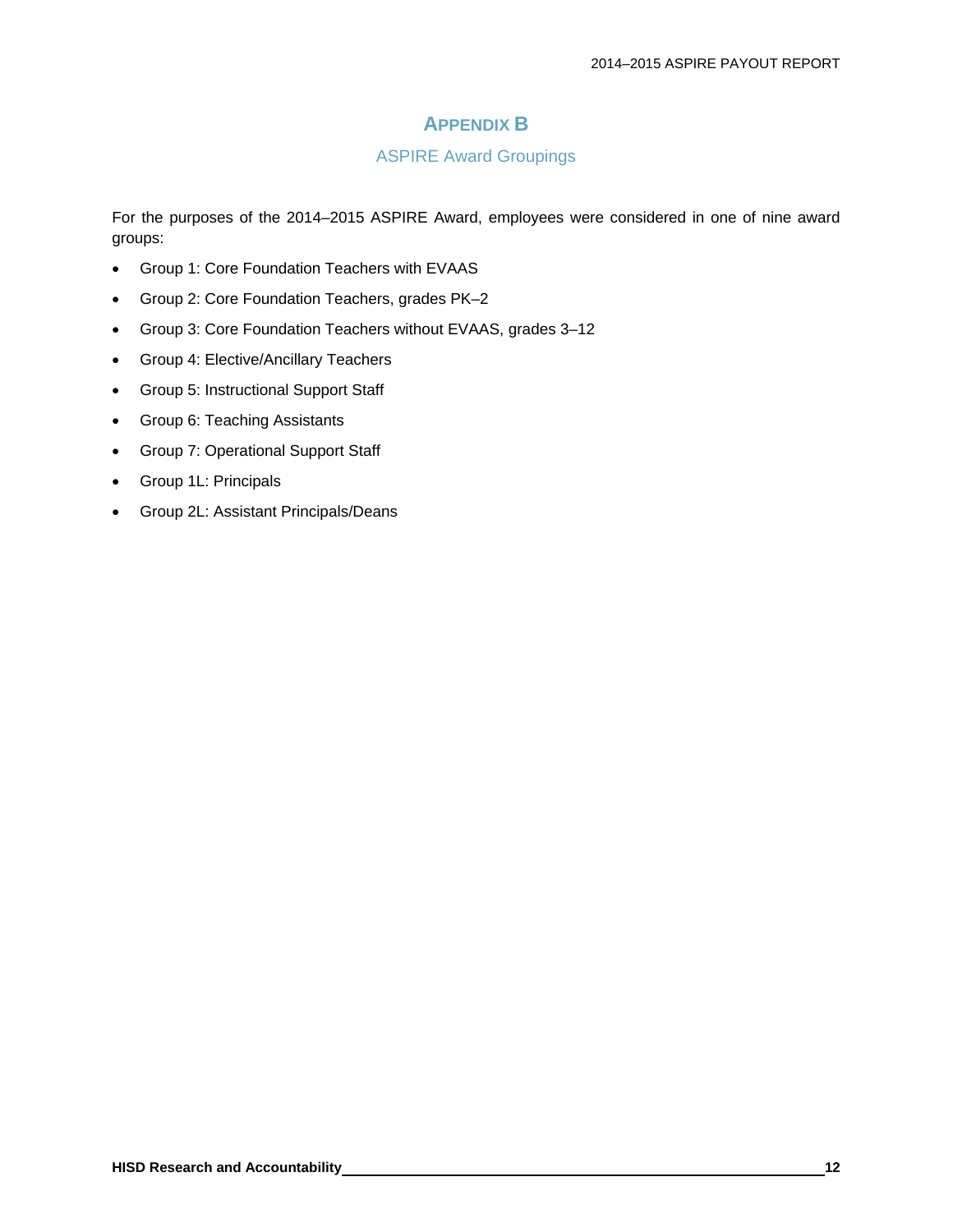# **APPENDIX C**

### ASPIRE Award Tables

| Table 1. Eligibility by Categorization, 2014-2015 ASPIRE Award |                                              |                 |                               |                           |            |                          |                |             |  |
|----------------------------------------------------------------|----------------------------------------------|-----------------|-------------------------------|---------------------------|------------|--------------------------|----------------|-------------|--|
|                                                                |                                              |                 |                               | <b>Eligible Employees</b> |            | <b>Of Paid Employees</b> |                |             |  |
|                                                                | <b>Considered</b>                            | <b>Eligible</b> | <b>Not</b><br><b>Eligible</b> | # Paid                    | # Not Paid | <b>Minimum</b>           | <b>Maximum</b> | <b>Mean</b> |  |
| Group 1                                                        | 4,351                                        | 3,120           | 1,231                         | 1,801                     | 1,319      | \$375.00                 | \$9,750.00     | \$5,927.68  |  |
| Group 2                                                        | 3,233                                        | 2,395           | 838                           | 1,355                     | 1,040      | \$375.00                 | \$4,875.00     | \$2,079.94  |  |
| Group 3                                                        | 1,437                                        | 1,019           | 418                           | 420                       | 599        | \$187.50                 | \$4,875.00     | \$2,601.19  |  |
| Group 4                                                        | 2,082                                        | 1,464           | 618                           | 619                       | 845        | \$187.50                 | \$2,250.00     | \$1,514.25  |  |
| Group 5                                                        | 1,504                                        | 1,179           | 325                           | 435                       | 744        | \$110.25                 | \$1,012.50     | \$559.67    |  |
| Group 6                                                        | 1,280                                        | 813             | 467                           | 319                       | 494        | \$150.00                 | \$862.50       | \$484.33    |  |
| Group 7                                                        | 1,824                                        | 1,233           | 591                           | 269                       | 964        | \$250.00                 | \$500.00       | \$498.23    |  |
| Group 1L                                                       | 273                                          | 262             | 11                            | 90                        | 172        | \$1,875.00               | \$11,250.00    | \$6,529.17  |  |
| Group 2L                                                       | 417                                          | 372             | 45                            | 116                       | 256        | \$937.50                 | \$5,625.00     | \$4,008.62  |  |
| Ineligible<br>Category                                         | 1,573                                        | 0               | 1,573                         | N/A                       | N/A        | N/A                      | N/A            | N/A         |  |
| <b>Total</b>                                                   | 17,974                                       | 11,857          | 6,117                         | 5,424                     | 6,433      |                          |                |             |  |
|                                                                |                                              |                 |                               |                           |            |                          |                |             |  |
|                                                                | <b>Core Foundation Teachers (Groups 1-3)</b> |                 |                               |                           |            |                          |                |             |  |
|                                                                | 9,021                                        | 6,534           | 2,487                         | 3,576                     | 2,958      | \$187.50                 | \$9,750.00     | \$4,079.02  |  |
|                                                                | All Teachers (Groups 1-4)                    |                 |                               |                           |            |                          |                |             |  |
|                                                                | 11,103                                       | 7,998           | 3,105                         | 4,195                     | 3,803      | \$187.50                 | \$9,750.00     | \$3,700.57  |  |

Source: HISD Research and Accountability Final Payout File, 2015

|                        | Table 2. Eligibility by Categorization, 2013-2014 ASPIRE Award |                 |                     |                   |               |                |                |            |  |
|------------------------|----------------------------------------------------------------|-----------------|---------------------|-------------------|---------------|----------------|----------------|------------|--|
|                        | <b>Eligible Employees</b>                                      |                 |                     | Of Paid Employees |               |                |                |            |  |
|                        | <b>Considered</b>                                              | <b>Eligible</b> | <b>Not Eligible</b> | # Paid            | # Not<br>Paid | <b>Minimum</b> | <b>Maximum</b> | Mean       |  |
| Group 1                | 4,308                                                          | 2,812           | 1,496               | 1,870             | 942           | \$500.00       | \$13,000.00    | \$7,107.75 |  |
| Group 2                | 3,248                                                          | 2,366           | 882                 | 1,359             | 1,007         | \$500.00       | \$6,500.00     | \$2,728.66 |  |
| Group 3                | 1,520                                                          | 1,050           | 470                 | 539               | 511           | \$500.00       | \$6,500.00     | \$2,884.16 |  |
| Group 4                | 2,094                                                          | 1,476           | 618                 | 702               | 774           | \$250.00       | \$3,000.00     | \$1,784.94 |  |
| Group 5                | 1,318                                                          | 1,013           | 305                 | 413               | 600           | \$180.00       | \$1,350.00     | \$736.71   |  |
| Group 6                | 1,265                                                          | 824             | 441                 | 386               | 438           | \$200.00       | \$1,150.00     | \$596.89   |  |
| Group 7                | 1,789                                                          | 1,227           | 562                 | 266               | 961           | \$250.00       | \$500.00       | \$498.12   |  |
| Group 1L               | 269                                                            | 258             | 11                  | 100               | 158           | \$2,500.00     | \$15,000.00    | \$8,250.00 |  |
| Group 2L               | 379                                                            | 352             | 27                  | 137               | 215           | \$1,225.00     | \$7,500.00     | \$4,552.55 |  |
| Ineligible<br>Category | 1,845                                                          | 0               | 1,845               | N/A               | N/A           | N/A            | N/A            | N/A        |  |
| <b>Total</b>           | 18,035                                                         | 11,378          | 6,657               | 5,772             | 5,606         |                |                |            |  |
|                        |                                                                |                 |                     |                   |               |                |                |            |  |
|                        | <b>Core Foundation Teachers (Groups 1-3)</b>                   |                 |                     |                   |               |                |                |            |  |
|                        | 9,076                                                          | 6,228           | 2,848               | 3,768             | 2,460         | \$500.00       | \$13,000.00    | \$4,924.18 |  |
|                        | All Teachers (Groups 1-4)                                      |                 |                     |                   |               |                |                |            |  |
|                        | 11,170                                                         | 7,704           | 3,466               | 4,470             | 3,234         | \$250.00       | \$13,000.00    | \$4,431.17 |  |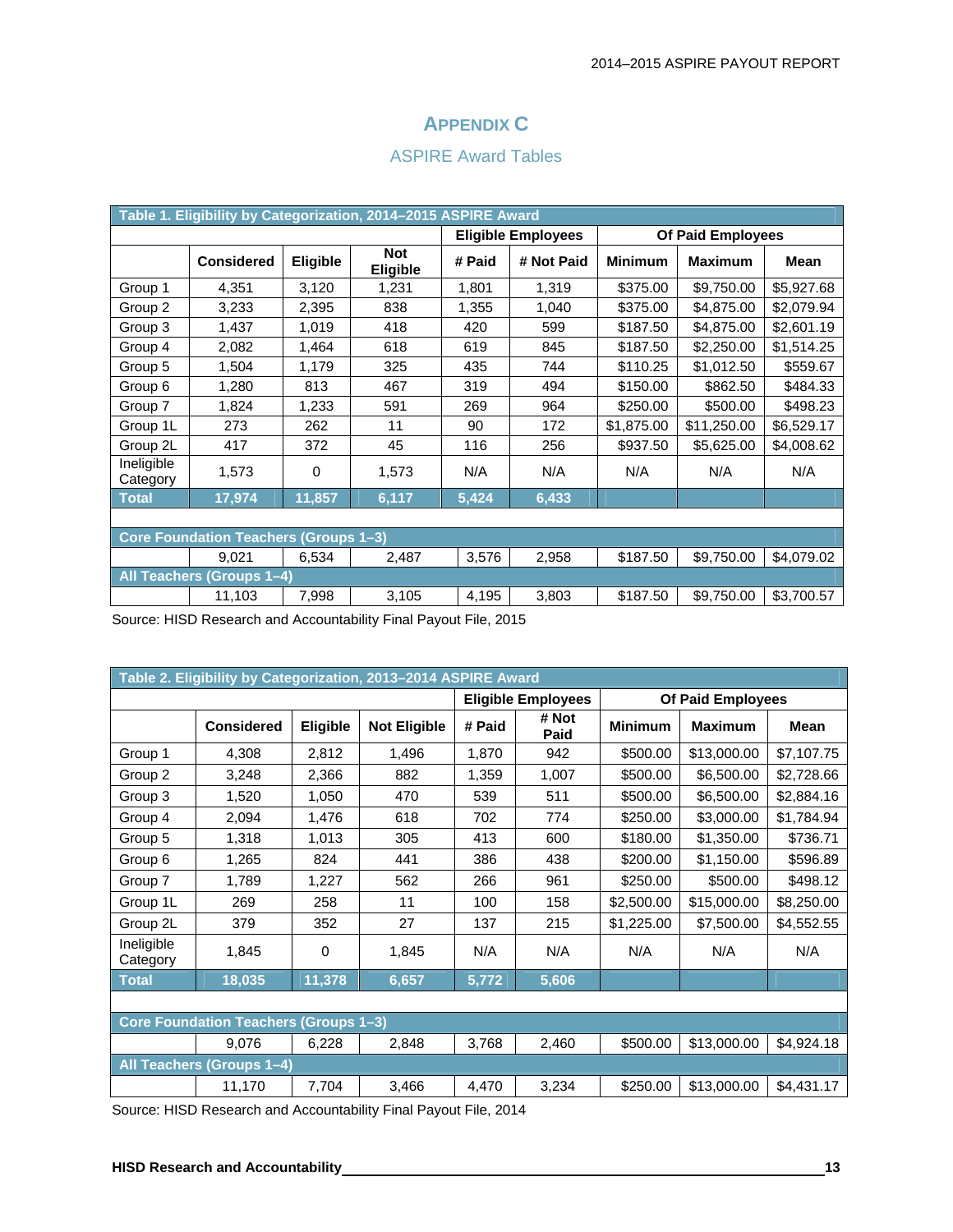| Table 3. Eligibility by Categorization, 2012-2013 ASPIRE Award |                                              |          |                               |                                     |               |                          |                |             |  |
|----------------------------------------------------------------|----------------------------------------------|----------|-------------------------------|-------------------------------------|---------------|--------------------------|----------------|-------------|--|
|                                                                |                                              |          |                               | <b>Eligible</b><br><b>Employees</b> |               | <b>Of Paid Employees</b> |                |             |  |
|                                                                | <b>Considered</b>                            | Eligible | <b>Not</b><br><b>Eligible</b> | # Paid                              | # Not<br>Paid | <b>Minimum</b>           | <b>Maximum</b> | <b>Mean</b> |  |
| Group 1                                                        | 4,384                                        | 2,692    | 1,692                         | 1,670                               | 1,022         | \$500.00                 | \$13,000.00    | \$6,527.60  |  |
| Group 2                                                        | 3,213                                        | 2,135    | 1,078                         | 1,327                               | 808           | \$500.00                 | \$6,500.00     | \$2,402.22  |  |
| Group 3                                                        | 1,280                                        | 875      | 405                           | 452                                 | 423           | \$500.00                 | \$6,500.00     | \$2,848.95  |  |
| Group 4                                                        | 2,058                                        | 1,381    | 677                           | 564                                 | 817           | \$245.00                 | \$3,000.00     | \$1,710.53  |  |
| Group 5                                                        | 1,162                                        | 895      | 267                           | 368                                 | 527           | \$147.00                 | \$1,350.00     | \$717.60    |  |
| Group 6                                                        | 1,224                                        | 729      | 495                           | 323                                 | 406           | \$200.00                 | \$1,150.00     | \$595.28    |  |
| Group 7                                                        | 1,822                                        | 1,197    | 625                           | 255                                 | 942           | \$250.00                 | \$500.00       | \$497.65    |  |
| Group 1L                                                       | 263                                          | 182      | 81                            | 79                                  | 103           | \$2,500.00               | \$15,000.00    | \$8,702.53  |  |
| Group 2L                                                       | 374                                          | 244      | 130                           | 94                                  | 150           | \$1,250.00               | \$7,500.00     | \$4,867.02  |  |
| Ineligible<br>Category                                         | 1,692                                        | 0        | 1,692                         | N/A                                 | N/A           | N/A                      | N/A            | N/A         |  |
| <b>Total</b>                                                   | 17,472                                       | 10,330   | 7,142                         | 5,132                               | 5,198         |                          |                |             |  |
|                                                                |                                              |          |                               |                                     |               |                          |                |             |  |
|                                                                | <b>Core Foundation Teachers (Groups 1-3)</b> |          |                               |                                     |               |                          |                |             |  |
|                                                                | 8,877                                        | 5,702    | 3,175                         | 3,449                               | 2,253         | \$500.00                 | \$13,000.00    | \$4,458.27  |  |
|                                                                | All Teachers (Groups 1-4)                    |          |                               |                                     |               |                          |                |             |  |
|                                                                | 10,935                                       | 7,083    | 3,852                         | 4,013                               | 3,070         | \$245.00                 | \$13,000.00    | \$4,072.09  |  |

| Table 4. Eligibility by Categorization, 2011-2012 ASPIRE Award |                                                  |          |                        |                                     |               |                   |                |             |
|----------------------------------------------------------------|--------------------------------------------------|----------|------------------------|-------------------------------------|---------------|-------------------|----------------|-------------|
|                                                                |                                                  |          |                        | <b>Eligible</b><br><b>Employees</b> |               | Of Paid Employees |                |             |
|                                                                | <b>Considered</b>                                | Eligible | <b>Not</b><br>Eligible | # Paid                              | # Not<br>Paid | <b>Minimum</b>    | <b>Maximum</b> | <b>Mean</b> |
| Category<br>A/B                                                | 3,670                                            | 3,033    | 637                    | 2,036                               | 997           | \$250.00          | \$9,000.00     | \$3,629.22  |
| Category C                                                     | 1,358                                            | 1,082    | 276                    | 710                                 | 372           | \$500.00          | \$9,000.00     | \$3,719.51  |
| Category D                                                     | 3,172                                            | 2,648    | 524                    | 1,738                               | 910           | \$500.00          | \$5,500.00     | \$2,210.01  |
| Category E                                                     | 731                                              | 554      | 177                    | 339                                 | 215           | \$500.00          | \$5,500.00     | \$2,553.47  |
| Category F                                                     | 2,098                                            | 1,577    | 521                    | 846                                 | 731           | \$200.00          | \$2,000.00     | \$1,043.82  |
| Category G                                                     | 1,198                                            | 910      | 288                    | 435                                 | 475           | \$147.00          | \$1,350.00     | \$690.65    |
| Category H                                                     | 1,244                                            | 769      | 475                    | 378                                 | 391           | \$100.00          | \$1,150.00     | \$607.47    |
| Category I                                                     | 1,814                                            | 1,183    | 631                    | 310                                 | 873           | \$200.00          | \$490.79       | \$500.00    |
| Category J                                                     | 267                                              | 259      | 8                      | 182                                 | 77            | \$825.00          | \$13,500.00    | \$4,441.00  |
| Category K                                                     | 355                                              | 328      | 27                     | 243                                 | 85            | \$412.50          | \$6,750.00     | \$2,301.06  |
| Ineligible<br>Category                                         | 1,615                                            | $\Omega$ | 1,615                  | N/A                                 | N/A           | N/A               | N/A            | N/A         |
| <b>Total</b>                                                   | 17,522                                           | 12,343   | $\overline{5,179}$     | 7,217                               | 5,126         |                   |                |             |
|                                                                |                                                  |          |                        |                                     |               |                   |                |             |
|                                                                | <b>Core Foundation Teachers (Categories A-E)</b> |          |                        |                                     |               |                   |                |             |
|                                                                | 8,931                                            | 7,317    | 1,614                  | 4,823                               | 2,494         | \$250.00          | \$9,000.00     | \$3,055.48  |
|                                                                | All Teachers (Categories A-F)                    |          |                        |                                     |               |                   |                |             |
|                                                                | 11,029                                           | 8,894    | 2,135                  | 5,669                               | 3,225         | \$200.00          | \$9,000.00     | \$2,755.27  |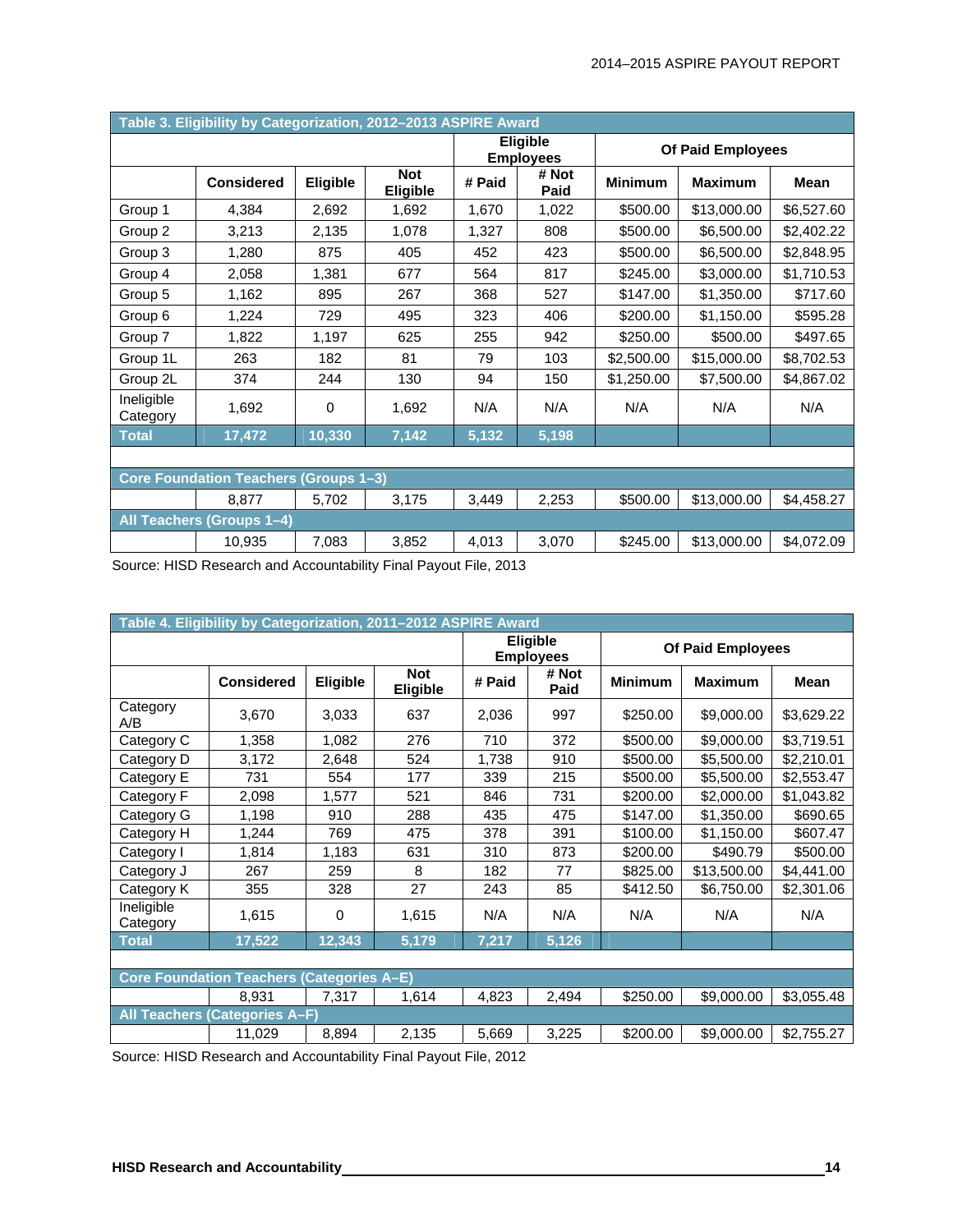| Table 5. Eligibility by Categorization, 2010-2011 ASPIRE Award |                               |          |                        |        |                           |                |                          |             |
|----------------------------------------------------------------|-------------------------------|----------|------------------------|--------|---------------------------|----------------|--------------------------|-------------|
|                                                                |                               |          |                        |        | <b>Eligible Employees</b> |                | <b>Of Paid Employees</b> |             |
|                                                                | <b>Considered</b>             | Eligible | <b>Not</b><br>Eligible | # Paid | # Not<br>Paid             | <b>Minimum</b> | <b>Maximum</b>           | <b>Mean</b> |
| Category<br>A/B                                                | 3,825                         | 3,292    | 533                    | 3,019  | 273                       | \$100.00       | \$10,300.00              | \$4,402.93  |
| Category C                                                     | 1,574                         | 1,247    | 327                    | 1,123  | 124                       | \$200.00       | \$10,100.00              | \$4,557.09  |
| Category D                                                     | 3,335                         | 2,818    | 517                    | 2,767  | 51                        | \$100.00       | \$6,600.00               | \$2,846.13  |
| Category E                                                     | 728                           | 573      | 155                    | 559    | 14                        | \$100.00       | \$6,600.00               | \$2,733.06  |
| Category F                                                     | 2,415                         | 1,809    | 606                    | 1,759  | 50                        | \$100.00       | \$3,100.00               | \$1,536.75  |
| Category G                                                     | 1,489                         | 1,129    | 360                    | 1,056  | 73                        | \$25.00*       | \$1,700.00               | \$822.43    |
| Category H                                                     | 1,486                         | 951      | 535                    | 752    | 199                       | \$50.00        | \$1,100.00               | \$581.38    |
| Category I                                                     | 2,055                         | 1,325    | 730                    | 836    | 489                       | \$183.75       | \$750.00                 | \$556.31    |
| Category J                                                     | 274                           | 258      | 16                     | 254    | 4                         | \$240.00       | \$15,530.00              | \$6,555.09  |
| Category K                                                     | 381                           | 335      | 46                     | 333    | 2                         | \$100.00       | \$7,765.00               | \$3,571.04  |
| Ineligible<br>Category                                         | 3,966                         | $\Omega$ | 3,966                  | N/A    | N/A                       | N/A            | N/A                      | N/A         |
| <b>Total</b>                                                   | 21,528                        | 13,737   | 7,791                  | 12,458 | 1,279                     |                |                          |             |
|                                                                |                               |          |                        |        |                           |                |                          |             |
| <b>Core Foundation Teachers (Categories A-E)</b>               |                               |          |                        |        |                           |                |                          |             |
|                                                                | 9,462                         | 7,930    | 1,532                  | 7,468  | 462                       | \$100.00       | \$10,300.00              | \$3,753.89  |
|                                                                | All Teachers (Categories A-F) |          |                        |        |                           |                |                          |             |
|                                                                | 11,877                        | 9,739    | 2,138                  | 9,227  | 512                       | \$100.00       | \$10,300.00              | \$3,331.22  |

\*Only one employee was paid a total award of \$25. This employee was a 0.50 FTE librarian who was awarded Strand IIIB funds only. Strand IIIB for this campus was \$50 for Instructional Support Staff, as this campus was rated "AEA: Academically Acceptable."

| <b>Table 6. Totals for all Paid Employees</b> |                    |                           |                                                |  |  |  |  |
|-----------------------------------------------|--------------------|---------------------------|------------------------------------------------|--|--|--|--|
|                                               | 2013-2014<br>Total | 2014-2015<br><b>Total</b> | $13 - 14$ to<br>$14 - 15$<br><b>Difference</b> |  |  |  |  |
| Individual Teacher and Group Teacher Awards   | \$13,788,623.33    | \$10,922,533.75           | $-$2,866,089.58$                               |  |  |  |  |
| Campus Progress: Value-Added                  | \$5,070,085.00     | \$4,183,674.38            | -\$886,410.62                                  |  |  |  |  |
| <b>Campus Achievement</b>                     | \$3,064,490.00     | \$2,002,292.25            | $-$1,062,197.75$                               |  |  |  |  |
| <b>Total Award</b>                            | \$21,923,198.33    | $ \$17,108,500.38^\top$   | $-$4,814,697.95$                               |  |  |  |  |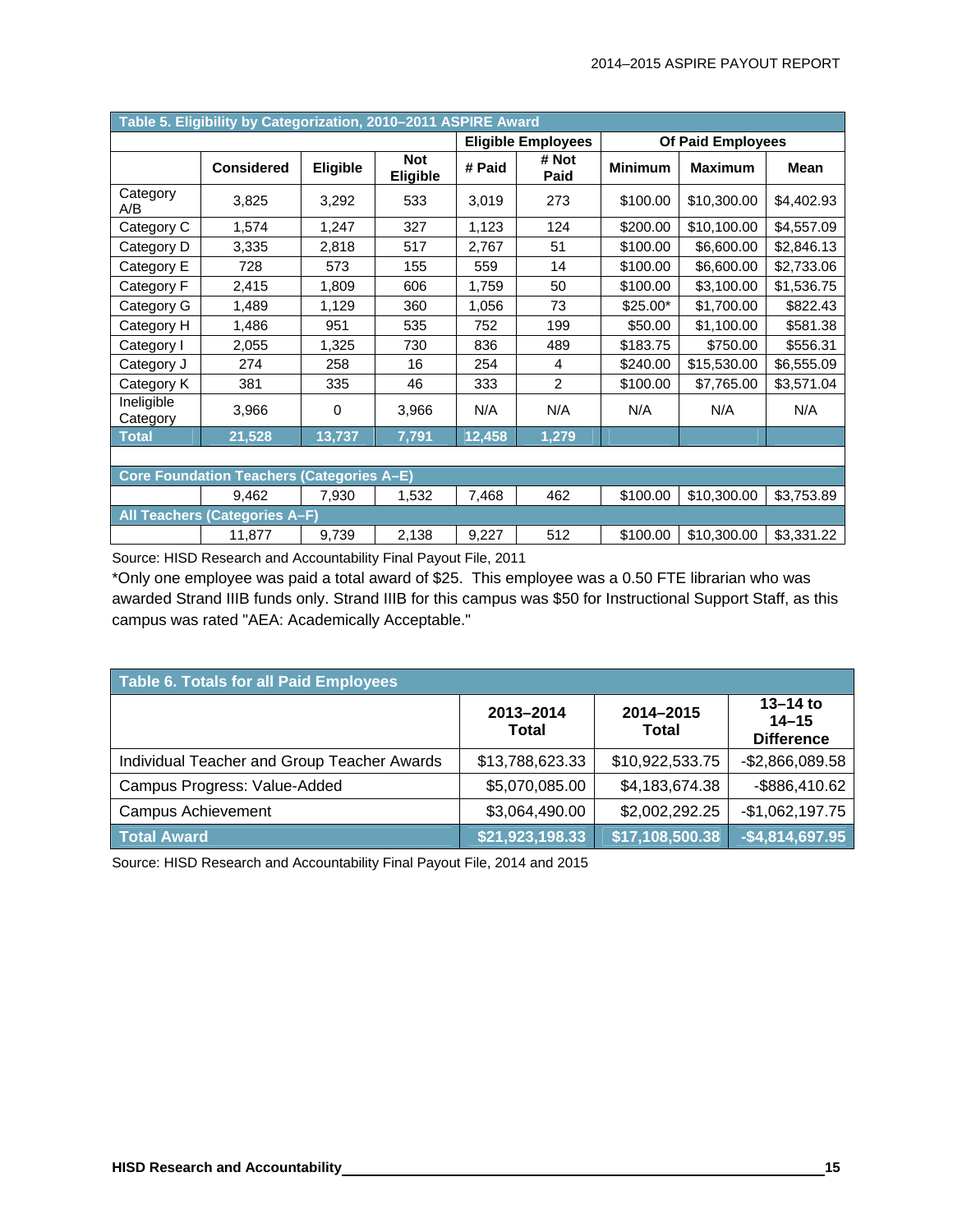| Table 7. Totals for All Paid Employees by Category, 2014-2015 |                                              |                                                   |                                        |                                                  |                 |  |  |  |
|---------------------------------------------------------------|----------------------------------------------|---------------------------------------------------|----------------------------------------|--------------------------------------------------|-----------------|--|--|--|
| <b>Paid Categories</b>                                        | <b>Number</b>                                | Core<br><b>Foundation</b><br>Teacher<br>Component | Campus<br><b>Progress</b><br>Component | <b>Campus</b><br><b>Achievement</b><br>Component | <b>Total</b>    |  |  |  |
| Group 1                                                       | 1,801                                        | \$8,859,450.00                                    | \$1,292,880.00                         | \$523,425.00                                     | \$10,675,755.00 |  |  |  |
| Group 2                                                       | 1,355                                        | \$1,505,437.50                                    | \$829,500.00                           | \$483,375.00                                     | \$2,818,312.50  |  |  |  |
| Group 3                                                       | 420                                          | \$557,646.25                                      | \$332,820.00                           | \$202,035.00                                     | \$1,092,501.25  |  |  |  |
| Group 4                                                       | 619                                          | N/A                                               | \$633,240.00                           | \$304,083.75                                     | \$937,323.75    |  |  |  |
| Group 5                                                       | 435                                          | N/A                                               | \$127,209.38                           | \$116,248.50                                     | \$243,457.88    |  |  |  |
| Group 6                                                       | 319                                          | N/A                                               | \$94,500.00                            | \$60,000.00                                      | \$154,500.00    |  |  |  |
| Group 7                                                       | 269                                          | N/A                                               | \$134,025.00                           | N/A                                              | \$134,025.00    |  |  |  |
| Group 1L                                                      | 90                                           | N/A                                               | \$390,750.00                           | \$196,875.00                                     | \$587,625.00    |  |  |  |
| Group 2L                                                      | 116                                          | N/A                                               | \$348,750.00                           | \$116,250.00                                     | \$465,000.00    |  |  |  |
| <b>Total</b>                                                  | 5,424                                        | \$10,922,533.75                                   | \$4,183,674.38                         | \$2,002,292.25                                   | \$17,108,500.38 |  |  |  |
|                                                               |                                              |                                                   |                                        |                                                  |                 |  |  |  |
|                                                               | <b>Core Foundation Teachers (Groups 1-3)</b> |                                                   |                                        |                                                  |                 |  |  |  |
|                                                               | 3,576                                        | \$10,922,533.75                                   | \$2,455,200.00                         | \$1,208,835.00                                   | \$14,586,568.75 |  |  |  |
| <b>All Teachers (Groups 1-4)</b>                              |                                              |                                                   |                                        |                                                  |                 |  |  |  |
|                                                               | 4,195                                        | \$10,922,533.75                                   | \$3,088,440.00                         | \$1,512,918.75                                   | \$15,523,892.50 |  |  |  |

| Table 8. Totals for All Paid Employees by Category, 2013-2014 |                                              |                                                                 |                                        |                                                  |                 |  |  |  |
|---------------------------------------------------------------|----------------------------------------------|-----------------------------------------------------------------|----------------------------------------|--------------------------------------------------|-----------------|--|--|--|
| Paid<br><b>Categories</b>                                     | <b>Number</b>                                | Core<br><b>Foundation</b><br><b>Teacher</b><br><b>Component</b> | Campus<br><b>Progress</b><br>Component | <b>Campus</b><br><b>Achievement</b><br>Component | <b>Total</b>    |  |  |  |
| Group 1                                                       | 1,870                                        | \$10,990,000.00                                                 | \$1,584,000.00                         | \$717,500.00                                     | \$13,291,500.00 |  |  |  |
| Group 2                                                       | 1,359                                        | \$2,066,750.00                                                  | \$964,000.00                           | \$677,500.00                                     | \$3,708,250.00  |  |  |  |
| Group 3                                                       | 539                                          | \$731,873.33                                                    | \$449,800.00                           | \$372,890.00                                     | \$1,554,563.33  |  |  |  |
| Group 4                                                       | 702                                          | N/A                                                             | \$735,740.00                           | \$517,285.00                                     | \$1,253,025.00  |  |  |  |
| Group 5                                                       | 413                                          | N/A                                                             | \$135,045.00                           | \$169,215.00                                     | \$304,260.00    |  |  |  |
| Group 6                                                       | 386                                          | N/A                                                             | \$129,000.00                           | \$101,400.00                                     | \$230,400.00    |  |  |  |
| Group 7                                                       | 266                                          | N/A                                                             | \$132,500.00                           | N/A                                              | \$132,500.00    |  |  |  |
| Group 1L                                                      | 100                                          | N/A                                                             | \$515,000.00                           | \$310,000.00                                     | \$825,000.00    |  |  |  |
| Group 2L                                                      | 137                                          | N/A                                                             | \$425,000.00                           | \$198,700.00                                     | \$623,700.00    |  |  |  |
| <b>Total</b>                                                  | 5,772                                        | \$13,788,623.33                                                 | \$5,070,085.00                         | \$3,064,490.00                                   | \$21,923,198.33 |  |  |  |
|                                                               |                                              |                                                                 |                                        |                                                  |                 |  |  |  |
|                                                               | <b>Core Foundation Teachers (Groups 1-3)</b> |                                                                 |                                        |                                                  |                 |  |  |  |
|                                                               | 3,768                                        | \$13,788,623.33                                                 | \$2,997,800.00                         | \$1,767,890.00                                   | \$18,554,313.33 |  |  |  |
| <b>All Teachers (Groups 1-4)</b>                              |                                              |                                                                 |                                        |                                                  |                 |  |  |  |
|                                                               | 4,470                                        | \$13,788,623.33                                                 | \$3,733,540.00                         | \$2,285,175.00                                   | \$19,807,338.33 |  |  |  |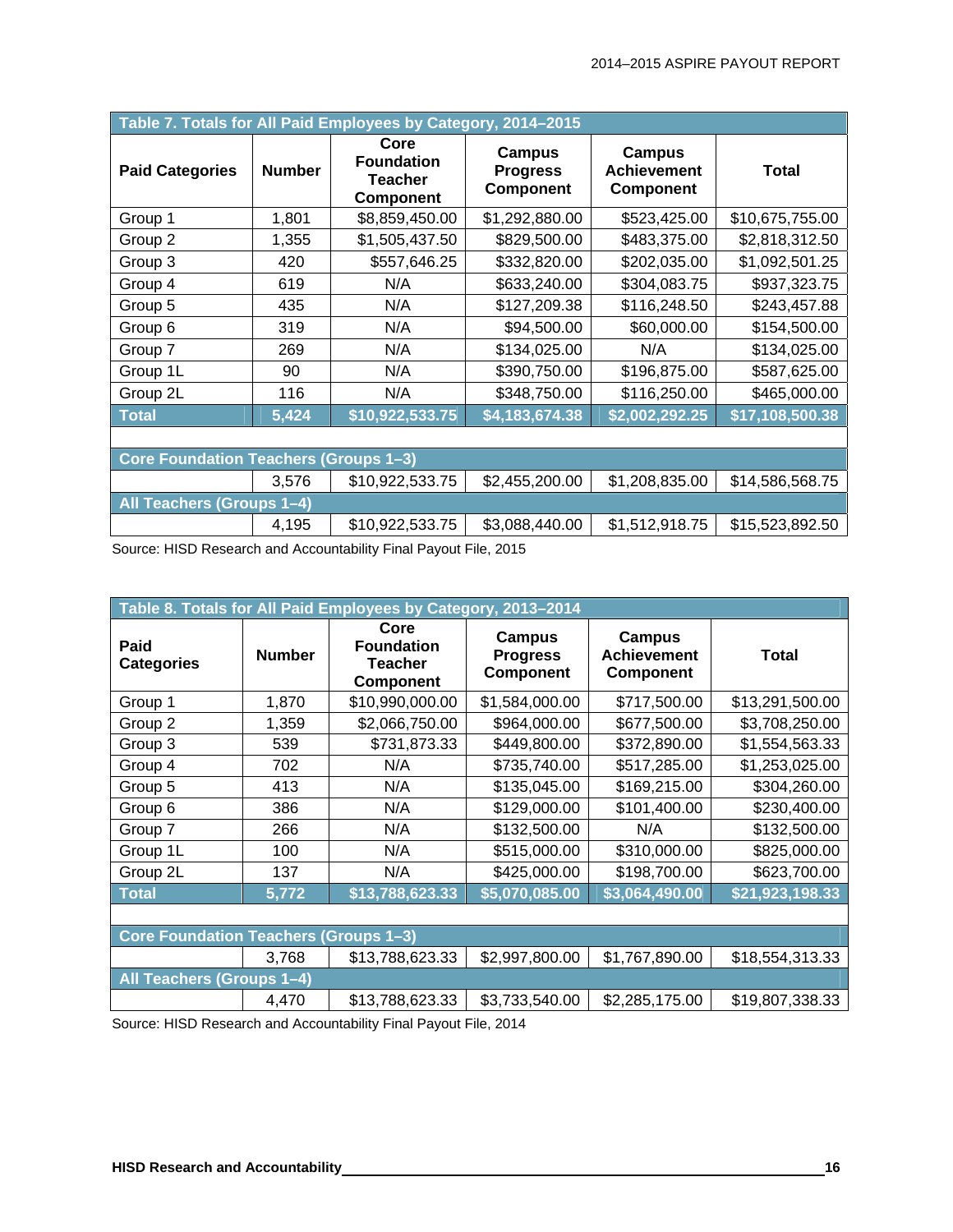| Table 9. Totals for All Paid Employees by Category, 2012-2013 |                                              |                                                                 |                                               |                                           |                 |  |  |  |
|---------------------------------------------------------------|----------------------------------------------|-----------------------------------------------------------------|-----------------------------------------------|-------------------------------------------|-----------------|--|--|--|
| Paid<br><b>Categories</b>                                     | <b>Number</b>                                | Core<br><b>Foundation</b><br><b>Teacher</b><br><b>Component</b> | Campus<br><b>Progress</b><br><b>Component</b> | Campus<br><b>Achievement</b><br>Component | <b>Total</b>    |  |  |  |
| Group 1                                                       | 1,670                                        | \$8,714,000.00                                                  | \$1,511,600.00                                | \$675,500.00                              | \$10,901,100.00 |  |  |  |
| Group 2                                                       | 1,327                                        | \$1,842,750.00                                                  | \$842,000.00                                  | \$503,000.00                              | \$3,187,750.00  |  |  |  |
| Group 3                                                       | 452                                          | \$686,525.00                                                    | \$399,200.00                                  | \$202,000.00                              | \$1,287,725.00  |  |  |  |
| Group 4                                                       | 564                                          | N/A                                                             | \$633,260.00                                  | \$331,480.00                              | \$964,740.00    |  |  |  |
| Group 5                                                       | 368                                          | N/A                                                             | \$147,892.50                                  | \$116,184.00                              | \$264,076.50    |  |  |  |
| Group 6                                                       | 323                                          | N/A                                                             | \$121,875.00                                  | \$70,400.00                               | \$192,275.00    |  |  |  |
| Group 7                                                       | 255                                          | N/A                                                             | \$126,900.00                                  | N/A                                       | \$126,900.00    |  |  |  |
| Group 1L                                                      | 79                                           | N/A                                                             | \$480,000.00                                  | \$207,500.00                              | \$687,500.00    |  |  |  |
| Group 2L                                                      | 94                                           | N/A                                                             | \$330,000.00                                  | \$127,500.00                              | \$457,500.00    |  |  |  |
| <b>Total</b>                                                  | 5,132                                        | \$11,243,275.00                                                 | \$4,592,727.50                                | \$2,233,564.00                            | \$18,069,566.50 |  |  |  |
|                                                               |                                              |                                                                 |                                               |                                           |                 |  |  |  |
|                                                               | <b>Core Foundation Teachers (Groups 1-3)</b> |                                                                 |                                               |                                           |                 |  |  |  |
|                                                               | 3,449                                        | \$11,243,275.00                                                 | \$2,752,800.00                                | \$1,380,500.00                            | \$15,376,575.00 |  |  |  |
| All Teachers (Groups 1-4)                                     |                                              |                                                                 |                                               |                                           |                 |  |  |  |
|                                                               | 4,013                                        | \$11,243,275.00                                                 | \$3,386,060.00                                | \$1,711,980.00                            | \$16,341,315.00 |  |  |  |

|                                                  |               | Table 10. Totals for All Paid Employees by Category, 2011-2012  |                                               |                                                         |                 |
|--------------------------------------------------|---------------|-----------------------------------------------------------------|-----------------------------------------------|---------------------------------------------------------|-----------------|
| Paid<br><b>Categories</b>                        | <b>Number</b> | Core<br><b>Foundation</b><br><b>Teacher</b><br><b>Component</b> | <b>Campus</b><br><b>Progress</b><br>Component | <b>Campus</b><br><b>Achievement</b><br><b>Component</b> | <b>Total</b>    |
| Category A/B                                     | 2,036         | \$5,958,341.67                                                  | \$788,500.00                                  | \$642,250.00                                            | \$7,389,091.67  |
| Category C                                       | 710           | \$2,014,250.00                                                  | \$314,600.00                                  | \$312,000.00                                            | \$2,640,850.00  |
| Category D                                       | 1,738         | \$2,583,000.00                                                  | \$648,000.00                                  | \$610,000.00                                            | \$3,841,000.00  |
| Category E                                       | 339           | \$580,125.00                                                    | \$159,000.00                                  | \$126,500.00                                            | \$865,625.00    |
| Category F                                       | 846           | \$0.00                                                          | \$463,880.00                                  | \$419,190.00                                            | \$883,070.00    |
| Category G                                       | 435           | \$0.00                                                          | \$167,925.00                                  | \$132,507.00                                            | \$300,432.00    |
| Category H                                       | 378           | \$0.00                                                          | \$155,625.00                                  | \$74,000.00                                             | \$229,625.00    |
| Category I                                       | 310           | \$0.00                                                          | \$152,145.00                                  | \$0.00                                                  | \$152,145.00    |
| Category J                                       | 182           | \$603,500.00                                                    | \$104,525.00                                  | \$100,237.50                                            | \$808,262.50    |
| Category K                                       | 243           | \$426,677.50                                                    | \$73,509.75                                   | \$58,971.00                                             | \$559,158.25    |
| <b>Total</b>                                     | 7,217         | \$12,165,894.17                                                 | \$3,027,709.75                                | \$2,475,655.50                                          | \$17,669,259.42 |
|                                                  |               |                                                                 |                                               |                                                         |                 |
| <b>Core Foundation Teachers (Categories A-E)</b> |               |                                                                 |                                               |                                                         |                 |
|                                                  | 4,823         | \$11,135,716.67                                                 | \$1,910,100.00                                | \$1,690,750.00                                          | \$14,736,566.67 |
| <b>All Teachers (Categories A-F)</b>             |               |                                                                 |                                               |                                                         |                 |
|                                                  | 5,669         | \$11,135,716.67                                                 | \$2,373,980.00                                | \$2,109,940.00                                          | \$15,619,636.67 |